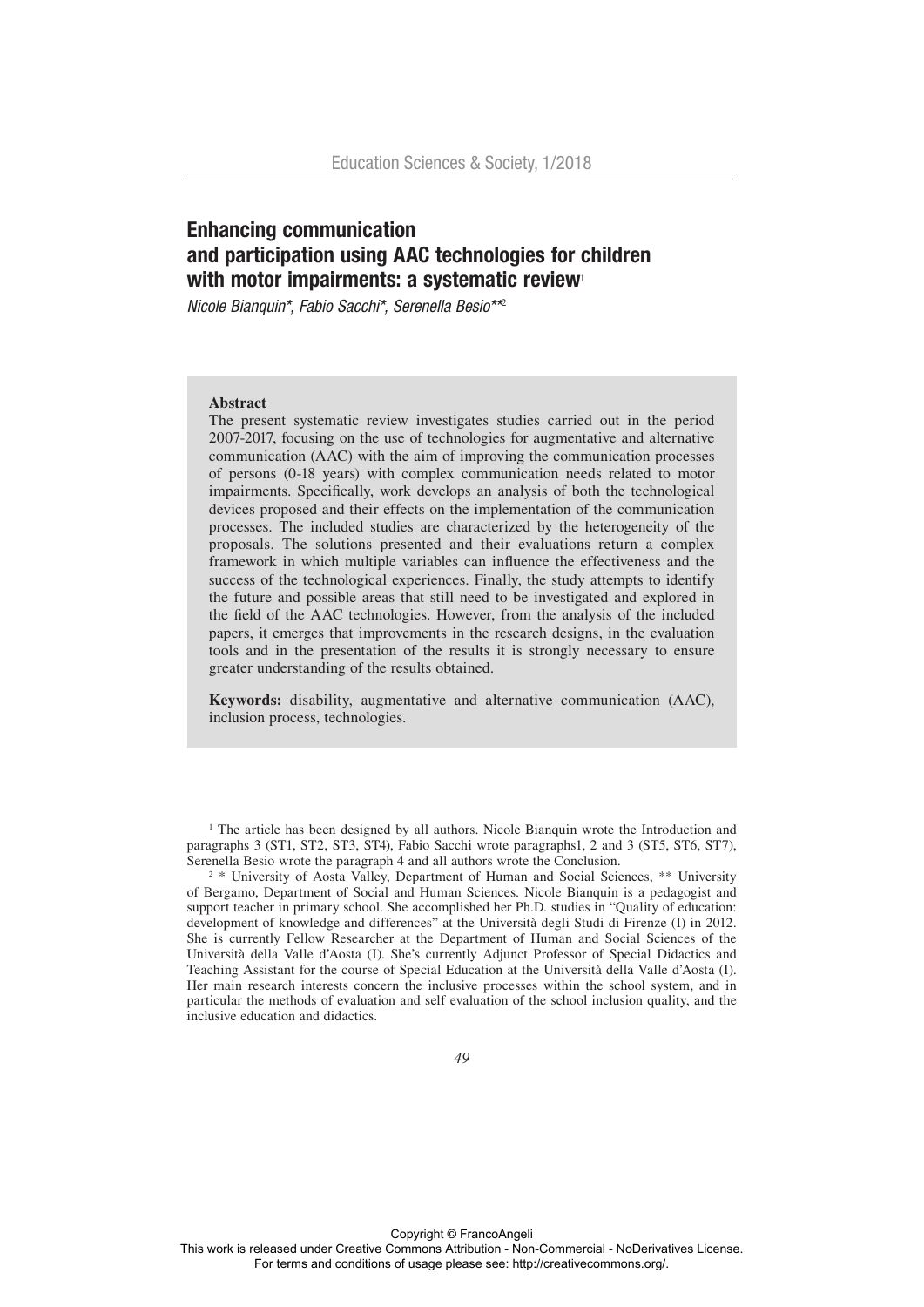## Introduction

In order to fully develop all human rights and fundamental freedoms granted to all person and in order to further equalize opportunities specifically for persons with disabilities, it is essential to recognize, as stated in the UN Convention on the Rights of Persons with Disabilities (UN, 2006), a political and operational principles and guidelines. A founding core within these principles is represented by communication, recognized by the Convention (Article 2) as one of the most effective and appropriate ways to promote and implement a process of scholastic progress and social development for persons with disabilities in order to ensure the maximum of participation. The possession of adequate interpersonal communication skills is therefore a fundamental prerequisite for well-being of every student, for development and for an effective social inclusion. The Convention conceives the communication as a complex and articulated set consisting of languages, text visualizations, Braille, tactile communication, accessible multimedia sources as well as written, audio, alternative and augmentative communication methods, means and formats, including accessible communication and information technologies.

The ability to communicate is essential for human beings. Communication enables to express needs and desirers, to socialize with others, to convey information, and to participate in society. About 1.3% of people have serious communication difficulties, can not use oral language to express their daily needs (Beukelman & Mirenda, 2005) and has difficulty making themselves understood (Lindsay, Dockrell, Desforges, Law, & Peacey, 2010). These people, unable to speak, encounter considerable limitations in communication and in participation in all their life aspects – education, medical care, work, family, social participation – if they are not given other means of communication. The International Classification of Functioning, Disability and Health (WHO, 2001) frames the area of communication, as one of the nine domains founding the life of a person (Activities and Participation), defining it as general and specific features, language, signs and symbols, including the production (identified with the codes:  $d330 -$  speaking;  $d335 -$  producing nonverbal messages;  $d345$ – writing messages) and reception (d310 – receiving spoken messages; d315 – receiving nonverbal messages; d325 – receiving written messages) of messages, carrying on conversations (d350), discussion (d355) and the use of devices and communication techniques (d360). When the ICF addresses the topic of communication, it explicitly indicates the possibility of communicating, both in the receptive and productive phase, with non-verbal messages, meaning messages conveyed by gestures, symbols (such as icons, bliss board, scientific symbols) and drawings.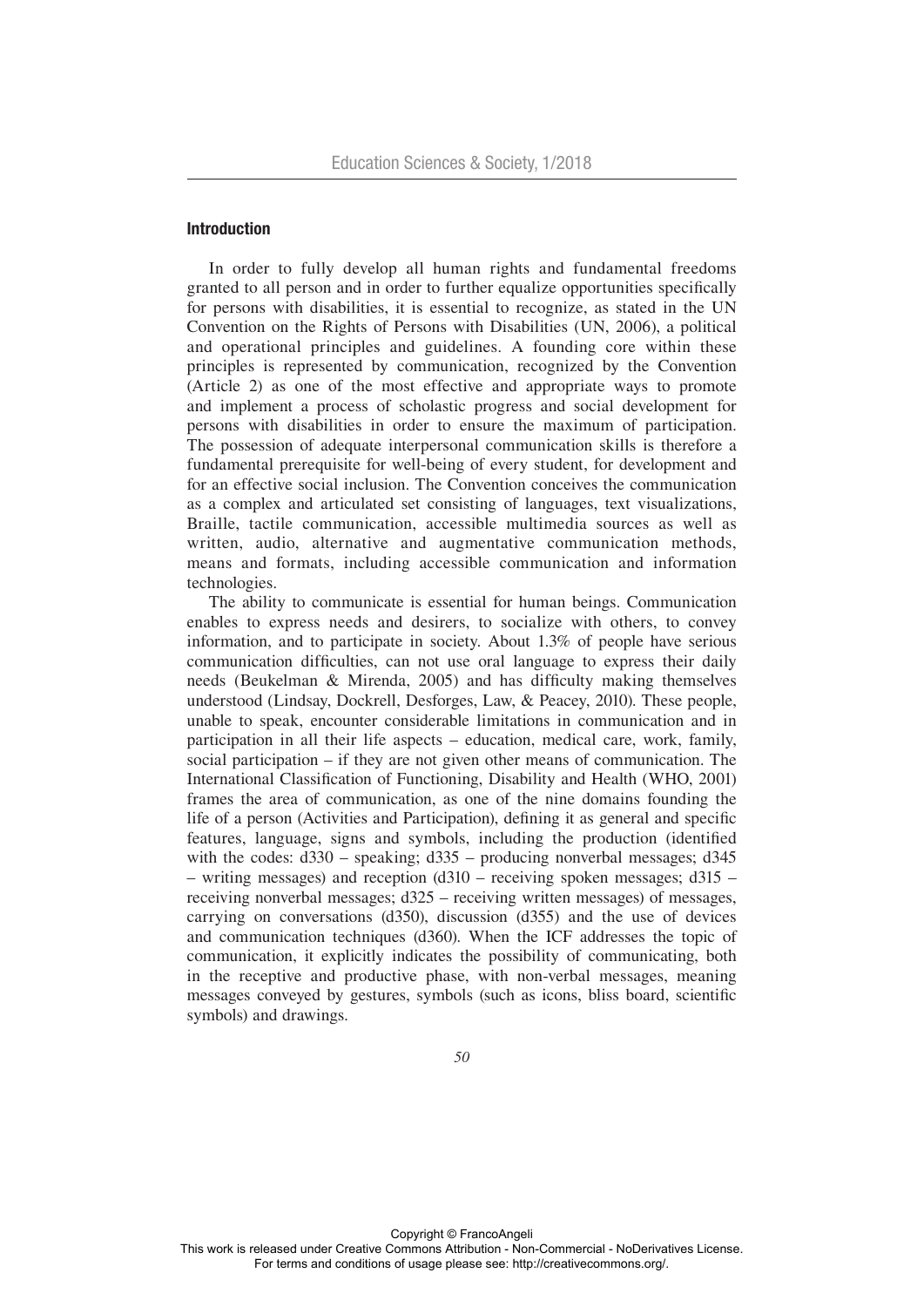The impossibility of developing any communication system, alternative to the verbal one, could imply many limitations for individual growth and wellbeing, such as for example a reduction of the learning possibilities in the school as well as in all daily situations, where it is possible to acquire information and skills. Similarly social integration could remain compromised in all the areas of daily life: school, leisure, work. And finally the emotional well-being of the subject may be damaged: when appropriate tools to communicate (emotions, needs, desires, preferences, …) are not present, in many cases the only solution often remains specific behaviors, very often identified as problematic, as a means of attracting the attention of others and for communicate the discomfort. The development of alternative forms of communication, not exclusively support for spoken language, in these cases, generally could decrease inappropriate behaviors, with a consequent improvement in individual well-being. It then becomes essential to strengthen the existing communication methods, supporting them with tools that allow to overcome the communication deficit and to reactivate relations with the outside world.

For persons with complex communication needs, with motor and speech impairment, the programs that include the use of the Augmentative and Alternative Communication (AAC), represent an interesting help in offering a bridge to others and to the world (Beukelman & Mirenda, 2005). The Alternative Augmentative Communication has the purpose of increasing communication involving a wide range of techniques, strategies, and technologies to support and augment the communication of the individual with complex communication needs (Cook & Polgar, 2012) and is designed to support and foster the abilities, preferences, and priorities, taking into account motor, sensory, cognitive, psychological, linguistic and behavioral skills, strengths and challenges of the person.

The AAC is a multidisciplinary area in which many professionals, speech therapists, occupational therapists, physiotherapists, psychologists, educators, linguists, engineers, programmers and many others intervene, making specific contributions. To learn and use AAC effectively as part of everyday life is not a task done occasionally and does not appear in isolation. Every person using AAC needs a network of people around them, some with a preparation and a formal remit to work on communication and others who have exchanges of communication on an informal level more personal, social, work, related or educational some level. All these people, however, have a role in helping the AAC system to function effectively and to help the user learn to communicate efficiently with AAC (Blackstone, Williams, & Wilklins, 2007).

On the communicative side, persons with communication problems can be classified into three groups according to their needs (von Tetzchner & Martinsen, 1992):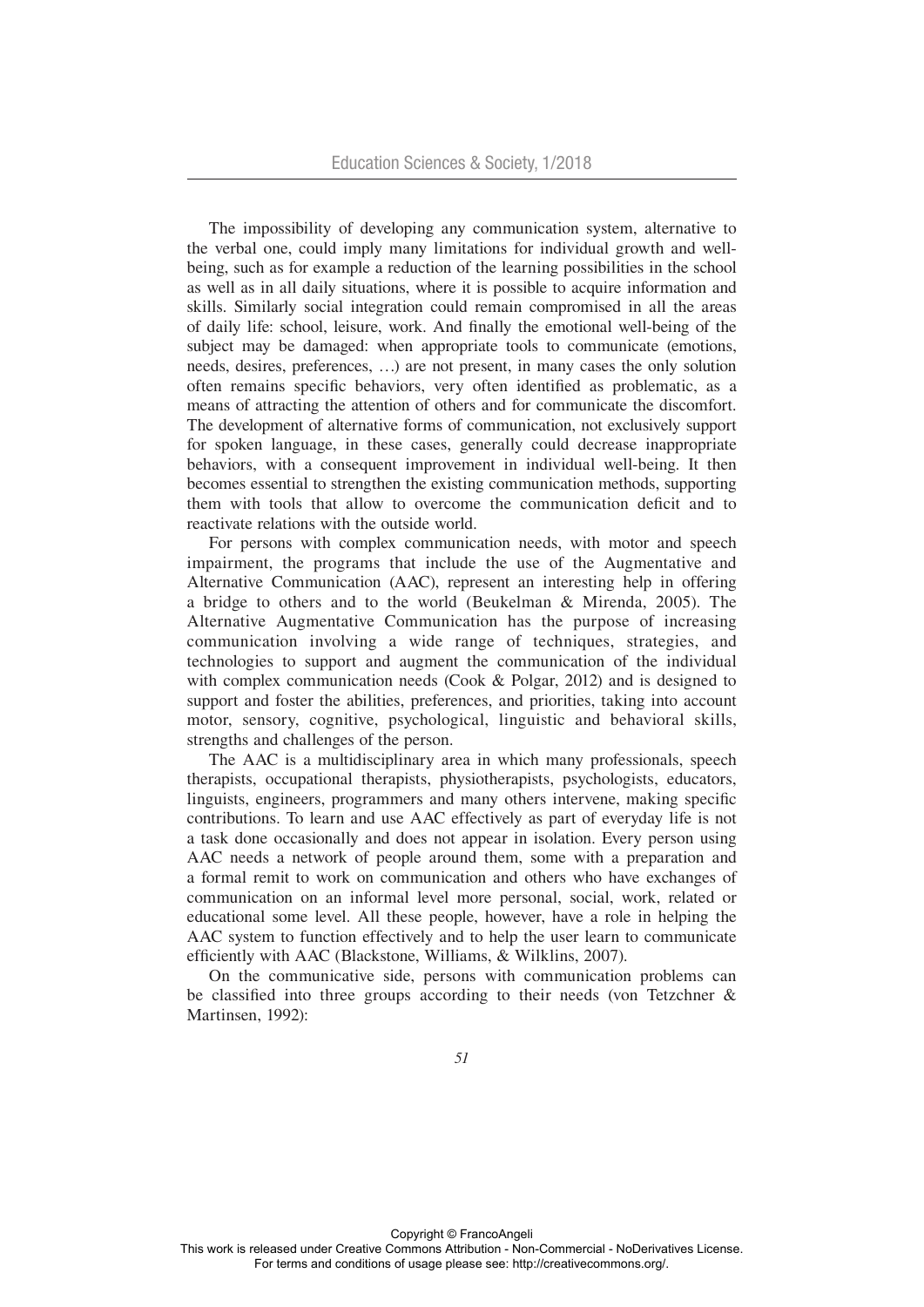- individuals who require expressive language that are unable to express themselves and they need a way to use their, often limited, motor skills to express and to communicate;
- individuals who need supportive language: people who can potentially speak, but the process of speech development have a delay or sometimes is unintelligible;
- individuals who are unable to communicate in any form of speech and require alternative language. They are unable to express themselves, and sometimes also to understand the speech of others.
- The AAC includes three interlinking strands (Royal College of Speech and Language Therapists, 2006):
- the communication medium, that is the meaning by which the message is transmitted. This can be unaided, for instance by using gestures, facial expression, signing, etc., or it can be aided (the person communicates using some sort of device other than their body, for instance via a communication chart, or an electronic device with speech output);
- the means of the communication medium access, such as for example a keyboard or a touch screen, or a switch to scan from an array of letter, words, or pictures on a monitor;
- the system of representing meaning, language or set of symbols. These symbols may be traditional orthography (letters or words), or they may be a set of pictorial symbols.

In order to meet all of the different needs of persons with complex communication difficulties, multiple communication methods and devices were developed. AAC systems are different: unaided communication uses no equipment and is 'no-technology', including body-centered methods such as speech, gestures, facial expressions and vocalizations. Gestural codes and formal manual sign systems are examples of more formal approaches. While aided approaches use external tools, both 'low-technology' (meaning inexpensive devices that are simple to make and easy to obtain, such as paper communication boards, cards and books) and 'high-technology' systems. The latter refers to devices that have electronic components including pointer boards, switches connected to devices, control device. Currently high technology for AAC is characterized by computer-based systems with text to speech software and sophisticate access methods like eye-gazing. High tech communication aids vary also in the level at which they require the user more or less sophisticated techniques of visual perception, memory, sequencing skills, language processing, meaning associations, grammar or encoding.

Most AAC users employ a number of different forms of communication systems, a mixture of unaided, aided, low and high tech aids, depending on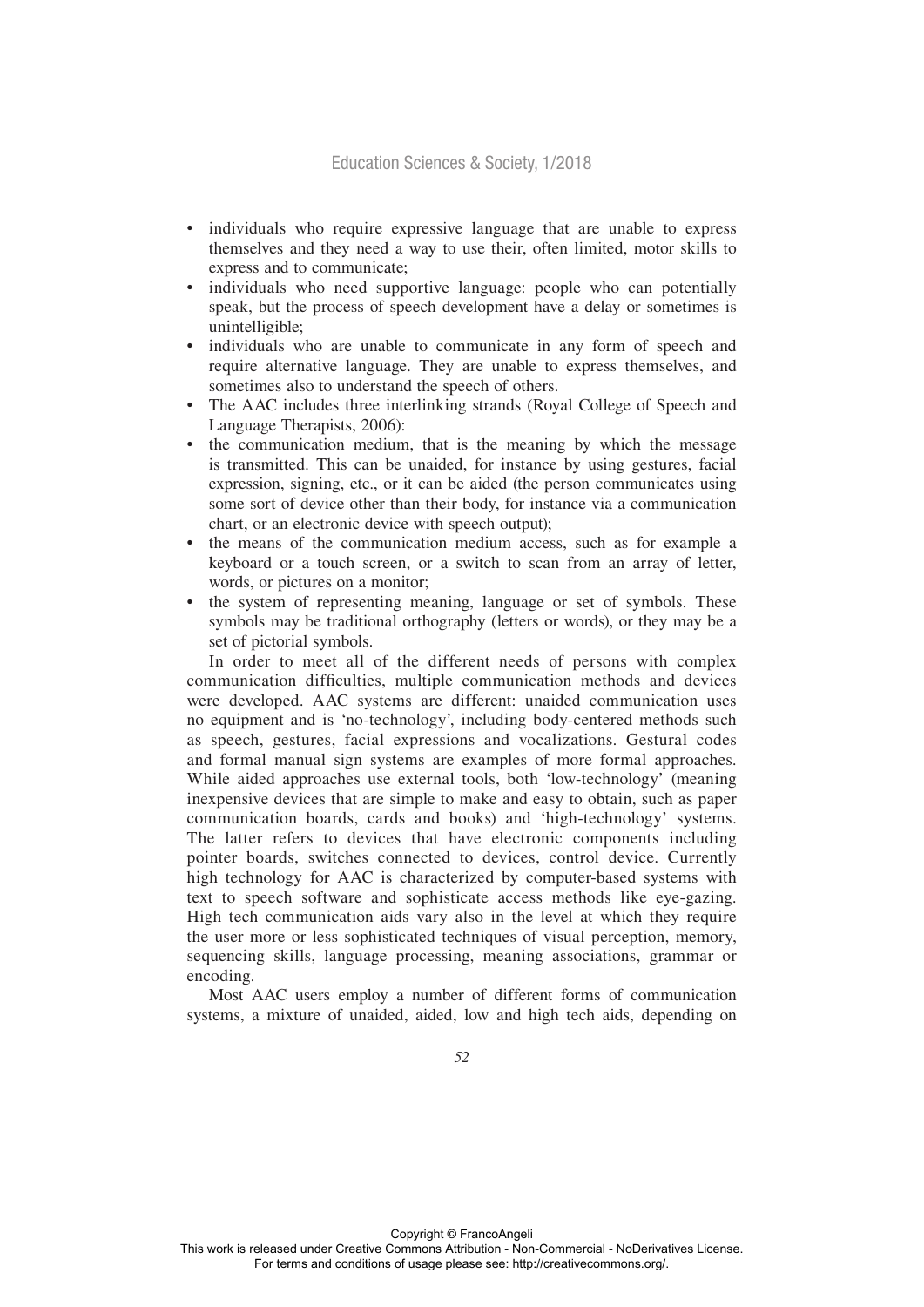the situation (Millar & Scott, 1998); an estimated 0.05% of children and young people require high technology AAC (Gross, 2010).

The aim of this paper is to provide a comprehensive review of the most recent studies and researches that have developed and experimented AAC high technologies in order to support the communication process of children and adolescents with disabilities. The specific research questions are:

- 1. what are the most recent AAC technologies used to support the communication process of persons with motor impairments?
- 2. what are the features of the most recent AAC technologies used to support the communication process of people with motor impairments?
- 3. how effective these technologies are with respect to the communication process of persons with motor impairments?

#### Systematic Review Method

In order to select the studies to be included in the systematic review, a multi-phase procedure based on established guidelines (Kitchenham, 2004; Cochrane Library, 2011) was followed. After thorough discussions between the researchers about the goals of the systematic review and the inclusion and exclusion criteria, aimed at building a shared understanding and a common framework for the selection phases, the following steps were taken.

- 1. The databases were queried using the chosen keywords and bibliographic data and abstract for each identified document were registered.
- 2. Results from all database queries were merged and duplicates were removed.
- 3. Two independent raters examined the titles and abstracts of each retrieved study and applied the inclusion and exclusion criteria, taking note of their decisions of including or not the study. The two raters then compared their decisions and settled all differences through discussion. In cases where it was not clear from the abstract if the study should be included or not, the full paper was retrieved and analyzed to better support the decision.
- 4. Full-texts corresponding to all of the potentially relevant abstracts were obtained.
- 5. Full-text reports were examined for compliance of studies with eligibility criteria and final decisions on study inclusion were taken.
- 6. Selected papers were split between two of the researchers for data collection.
- 7. After each researcher having extracted the relevant information to a reading form, the other researcher went through the paper and the reading form for validation. Divergences were resolved by consensus.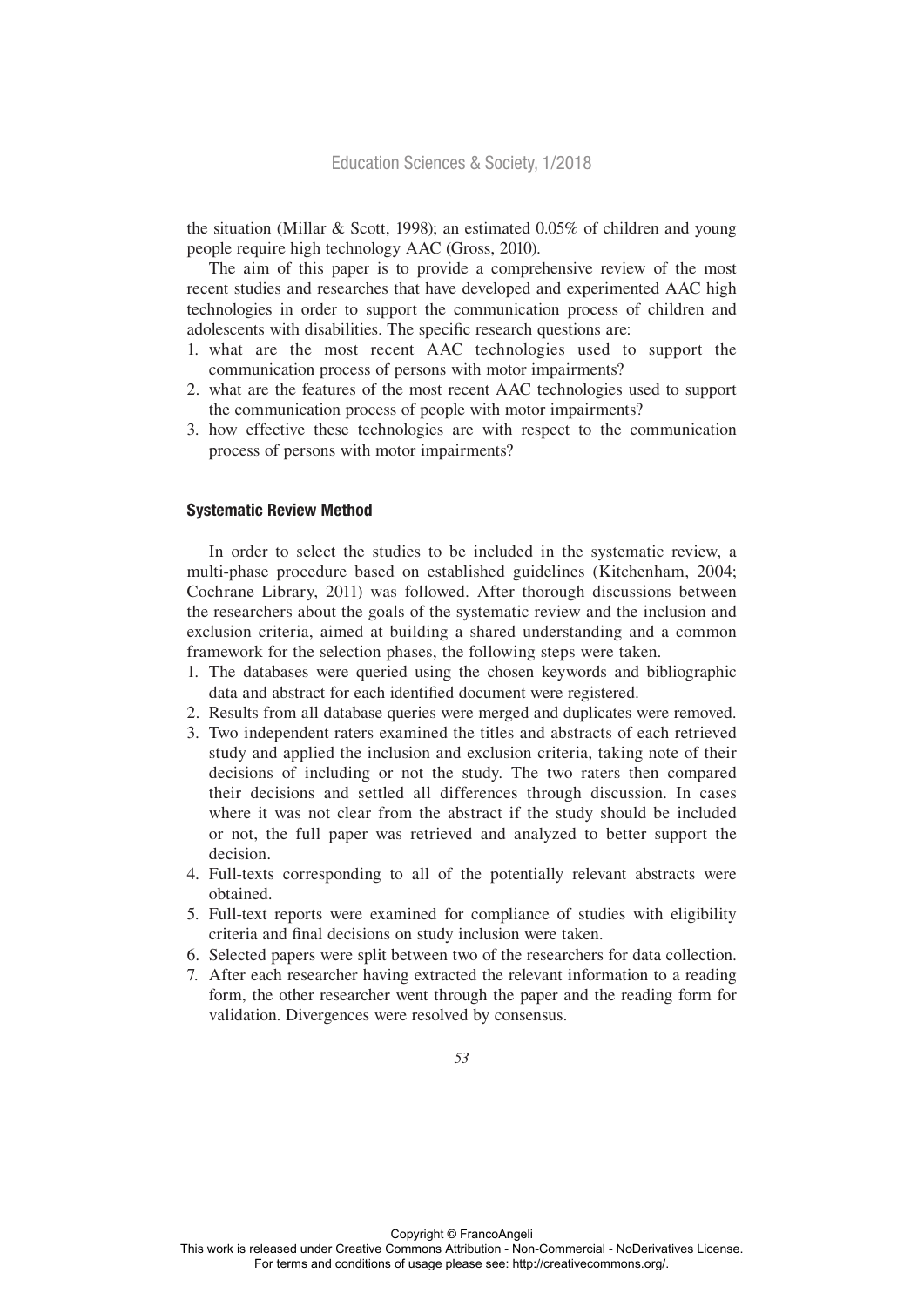All studies reviewed in this article were identified by searching the following 17 electronic databases: Scopus, CINAHL, PubMed, Embase-Ovid, ERIC, PsycINFO, Web of Science, Psychology and Behavioral Sciences Collection, Inspec, Cochrane Library, Pedro, OTseeker, Education source, Access engineering, Computer Science 2016, OECD Science Technology and Industry Scoreboard, IEEE Xplore Digital Libray, RESNA conference proceedings. The search took place from 1 March 2018 to 2 March 2018.

Databases were queried using the following keywords (AND and OR represent the corresponding logical operators):

- a) children, adolescents, youth, child, teenager;
- b) physical disability, physically disabled, mobility impairment;
- c) augmentative and alternative communication;
- d) technology.

To systematize data collection, a reading form was created based on the model of Letts *et al.* (2007) including the following data items.

- a) Bibliometric indicators of the publication: journal's name and Source-Normalized Impact per Paper (SNIP), when available, or conference proceedings title; year of publication; authors' names and countries of affiliation; DOI name; type of publication.
- b) Characteristics of the study: type of study (review, intervention study, descriptive study); research design and methods using Letts *et al.* (2007) classification for qualitative research and Law *et al.* (1998) classification for quantitative research; sample information (sampling method, number of participants, age, gender, diagnosis); purposes; outcomes observed.
- c) Characteristics of the technologies proposed in the selected paper: name; description; users; evaluation procedure; effects on the communication process; adults' role.

## Main Results

The databases searches identified 43 documents. After removing duplicates, 31 studies remained. Upon assessment of abstracts and full-texts, 7 studies were included in the systematic review (Table 1) according to the inclusion and exclusion criteria defined. The inter-rater reliability score was 87.1% (good) and a Cohen's kappa coefficient (Cohen, 1960) of 0.68 (good) was obtained.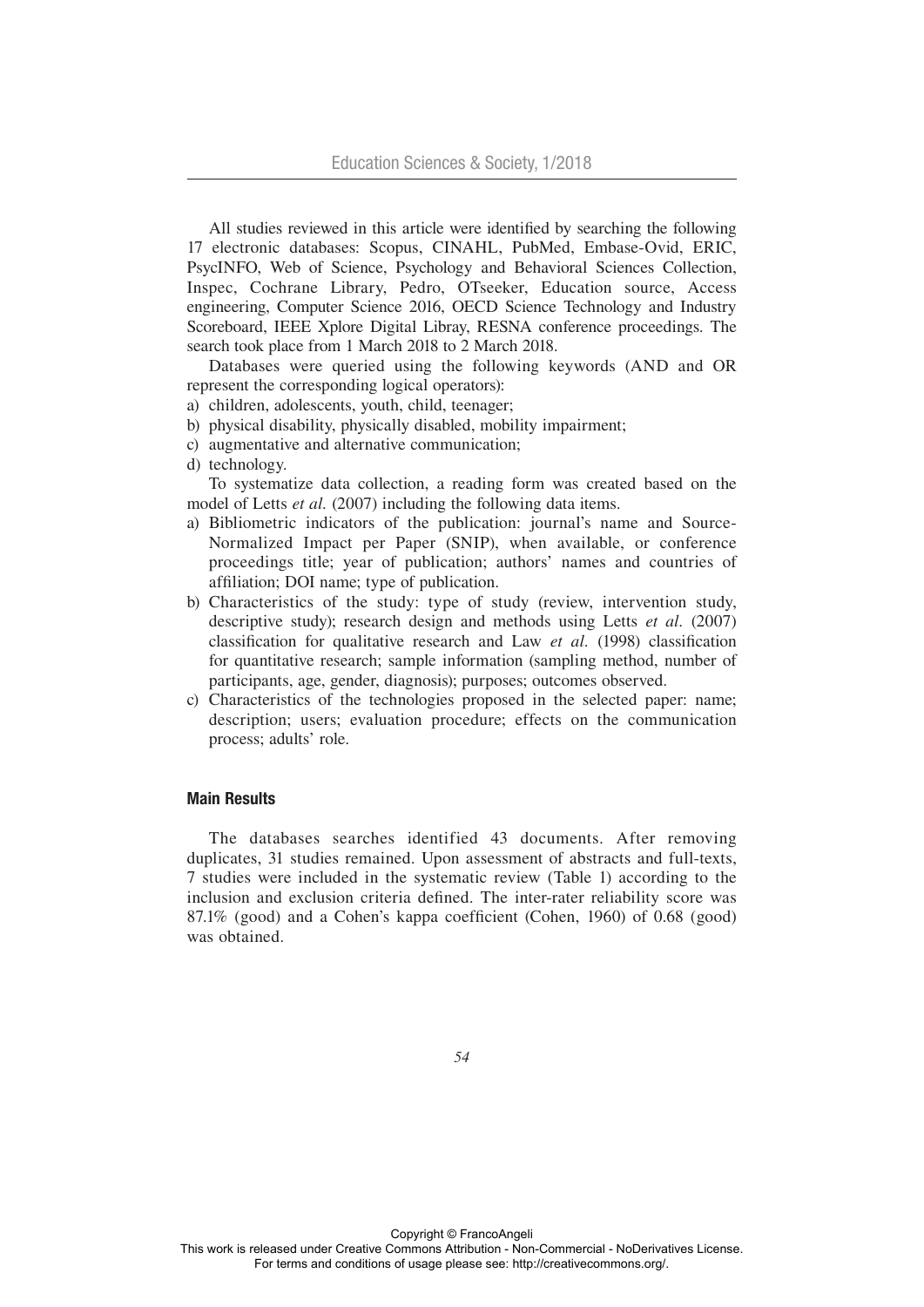#### *Table 1 – Selected articles*

| Title of the paper                                                                                                                                       | Year of<br>publication | <b>Authors list</b>                                                                                    | I.D.            |
|----------------------------------------------------------------------------------------------------------------------------------------------------------|------------------------|--------------------------------------------------------------------------------------------------------|-----------------|
| An augmentative and alternative communication<br>tool for children and adolescents with cerebral<br>palsy                                                | 2015                   | CE Saturno, ARG Ramirez,<br>MJ Conte, JF da Silva, M<br>Farhat, FdM G. Garcez, AC<br>Savall, EC Piucco | ST <sub>1</sub> |
| Communicative interaction between a non-<br>speaking child with cerebral palsy and her<br>mother using an iPadTM                                         | 2014                   | M Pinto, H Gardner                                                                                     | ST <sub>2</sub> |
| Design of an Iconic Communication Aid for<br>Individuals in India with Speech and Motion<br><b>Impairments</b>                                           | 2009                   | S Bhattacharya, A Basu                                                                                 | ST <sub>3</sub> |
| Digital games and assistive technology:<br>improvement of communication of children<br>with cerebral palsy                                               | 2013                   | MIJ Ferreira, XL Travassos,<br>R Sampaio; CdS Pereira-<br>Guizzo, L Alves                              | ST <sub>4</sub> |
| Eye gaze technology: A South African<br>perspective                                                                                                      | 2014                   | K van Niekerk, K Tönsing.                                                                              | ST <sub>5</sub> |
| Happy and excited perception of using digital<br>technology and social media by young people<br>who<br>use augmentative and alternative<br>communication | 2014                   | A Hynan, JM Juliet, J<br>Goldbart                                                                      | ST <sub>6</sub> |
| The experience of speech recognition software<br>abandonment by adolescents with physical<br>disabilities                                                | 2014                   | R Van Schyndel, A Bhargava<br>Furgoch, T Previl, R Martini                                             | ST <sub>7</sub> |

## *Bibliometric indicators*

All the selected studies were published in scientific journals in the last five years, only one of them (ST3) before the year 2013. The normalized impact factor<sup>3</sup> of these journals was low: average SNIP4 of 1.13 (SD 0.49) and, according to the SJR journal classification<sup>5</sup>, were located mostly at the  $Q2$  journal quartile<sup>6</sup>. The

3 Tool for assessing the scientific quality of journals in different disciplines (Owlia *et al.*, 2011). 4 SNIP is the ratio of the journal's citation count per paper and the citation potential in its subject field (Moed, 209).

<sup>5</sup> Measure of the prestige of the magazines present in Scopus database.

6 Quartile rankings are: Q1 denotes the top position, Q2 for middle-high position (between top 50% and top 25%), Q3 middle-low position (top 75% to top 50%), and Q4 the lowest position (bottom 25% of the IF distribution). The rankings derive from the impact factor.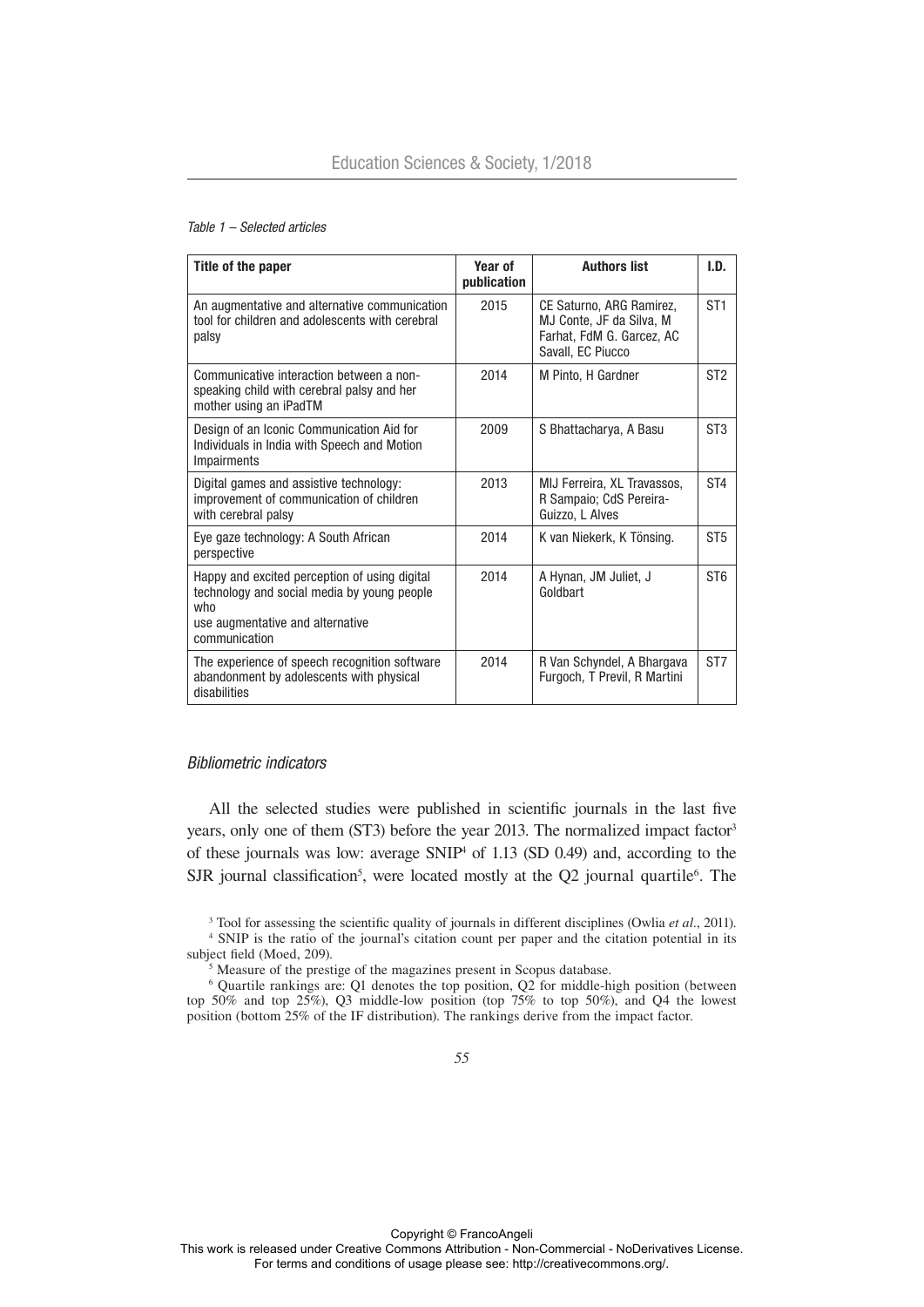Hirsch Index (HI)<sup>7</sup> was 28.1 (SD 13.08). The studies were conducted in Canada (1), in the U.K. (2), in Brazil (2), in South Africa (1), in India (1). Four papers were journal articles and three were research articles. All the selected studies were published in peer reviewed scientific journals.

#### *Characteristics of the studies*

Only four studies provided information about the selection of the participants: in two cases are volunteers (ST1, ST3) and in the other two cases the sample is non probably (ST4, ST6). A total number of 41 children from the age of 8 to 18 years old were involved. Three studies deal only with children (ST3, ST4, ST6), others involved children and parents (ST1 ST2, ST7), and only a study provides for the presence of children, parents and caregivers, understood as therapists and teachers (ST5). Only four of the seven studies provided information on the participants' gender: nine females and five males. Most of the studies are aimed at individuals diagnosed with cerebral palsy (CP); the other diagnoses are attributable to motor impairments as shown below (Table 2).

| <b>Study</b>    | <b>Diagnosis</b>                                                                                 | <b>Participants</b><br>with disability | <b>Participants</b><br>with typical<br>development | <b>Parents</b> | <b>Caregivers</b><br>(speech<br>therapist<br>or teachers) |
|-----------------|--------------------------------------------------------------------------------------------------|----------------------------------------|----------------------------------------------------|----------------|-----------------------------------------------------------|
| ST <sub>1</sub> | Choreoathetosis                                                                                  | Not specified                          | Not included                                       | Included       | Included                                                  |
| ST <sub>2</sub> | Quadriplegic<br>athetoid cerebral<br>palsy and seizure<br>disorder                               | 1                                      | Not included                                       | Included       | Not included                                              |
| ST <sub>3</sub> | Athetoid cerebral<br>palsy Spastic<br>cerebral palsy<br>Friedrich's ataxia<br>Multiple sclerosis | $\overline{4}$                         | Not included                                       | Not included   | Not included                                              |
| ST <sub>4</sub> | Cerebral palsy,<br>nonspeaking, light<br>hearing impairment<br>and light motor<br>impairment.    | 3                                      | Not included                                       | Not included   | Not included                                              |

*Table 2 – Study participants*

7 Hirsch Index is a criterion for quantifying the prolificacy and scientific impact of an author, based both on the number of publications and on the number of citations received.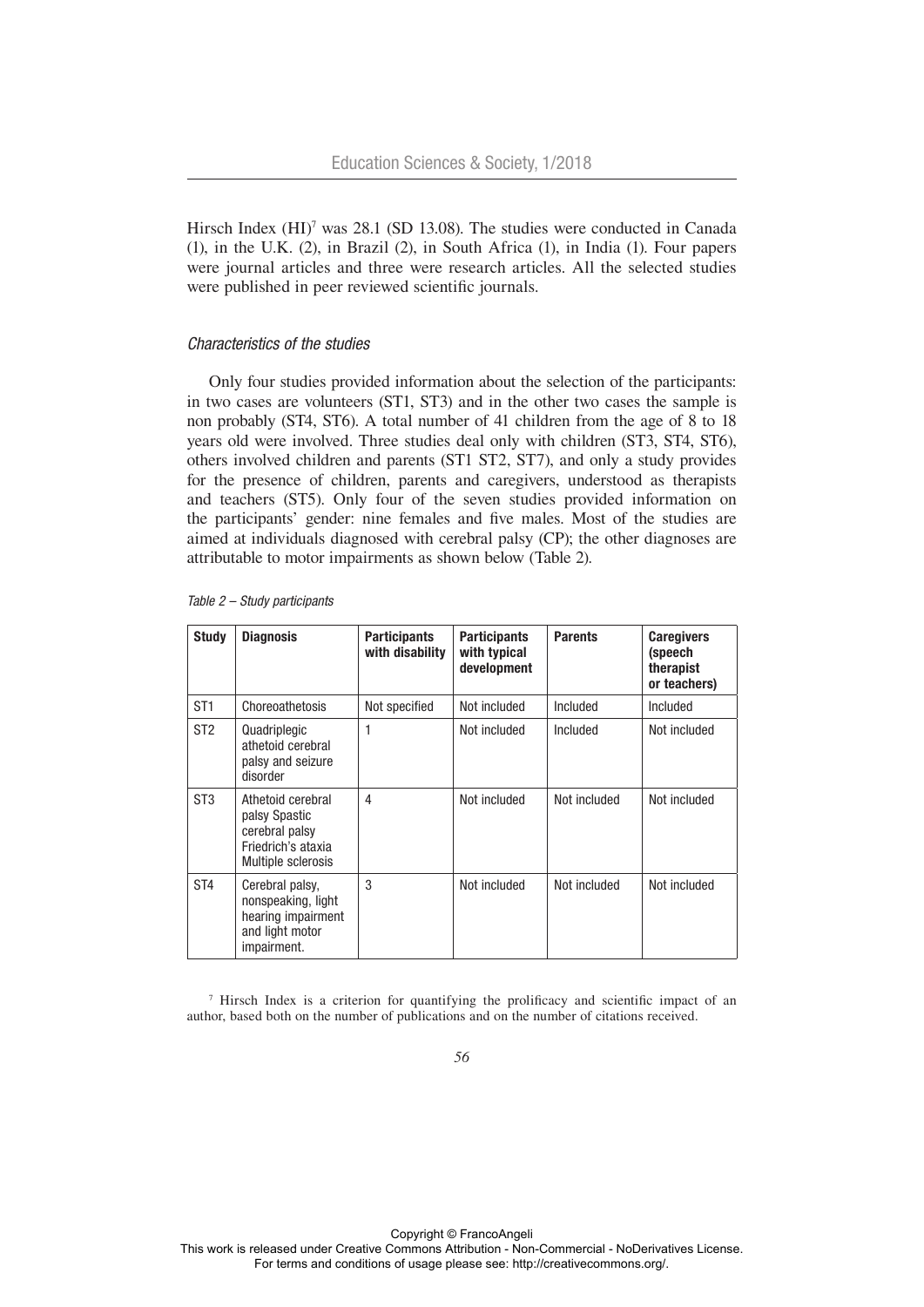| <b>Study</b>    | <b>Diagnosis</b>                                                                   | <b>Participants</b><br>with disability | <b>Participants</b><br>with typical<br>development | <b>Parents</b> | <b>Caregivers</b><br>(speech<br>therapist<br>or teachers) |
|-----------------|------------------------------------------------------------------------------------|----------------------------------------|----------------------------------------------------|----------------|-----------------------------------------------------------|
| ST <sub>5</sub> | Dystonic cerebral<br>palsy and severe<br>bilateral hearing loss                    | $\overline{2}$                         | Not included                                       | Included       | Included                                                  |
| ST <sub>6</sub> | Level V of Gross<br><b>Motor Function</b><br>Classification<br>System <sup>8</sup> | 25                                     | Not included                                       | Not included   | Not included                                              |
| ST <sub>7</sub> | Physical disability<br>affecting hand<br>writing performance<br>and efficiency     | 3                                      | Not included                                       | Included       | Not included                                              |

#### *Table 2 – continued*

Within the seven studies three were quantitative (ST3, ST4, ST5), three were qualitative (ST2, ST6, ST7) and one was both qualitative and quantitative (ST1) (Table 3). Most qualitative studies used a phenomenological design type and only one used grounded theory. All quantitative studies used cohort design (without control group) except one that used case study.

The quality level of the research drawings of the studies was evaluated later on the basis of the Centre for Reviews and Dissemination Hierarchy of Evidence  $(2007)$ : a 5-scale<sup>9</sup> in descending order which considers to a high degree (level 1) the evidence resulting from experimental studies and low evidence (level 5) those from observational studies and without control groups. The researches included in the present work were located on the third and fourth levels of this scale (cohort studies, case studies and observational studies).

<sup>8</sup> Children are transported in a manual wheelchair in all settings. Children are limited in their ability to maintain antigravity head and trunk postures and control leg and arm movements.

<sup>9</sup> The levels are: experimental studies (I), quasi-experimental studies (II), controlled observational studies (III), cohort studies (IIIa), case control studies (IIIb), observational studies without control groups (IV), expert opinion based on theory, laboratory research or consensus (V).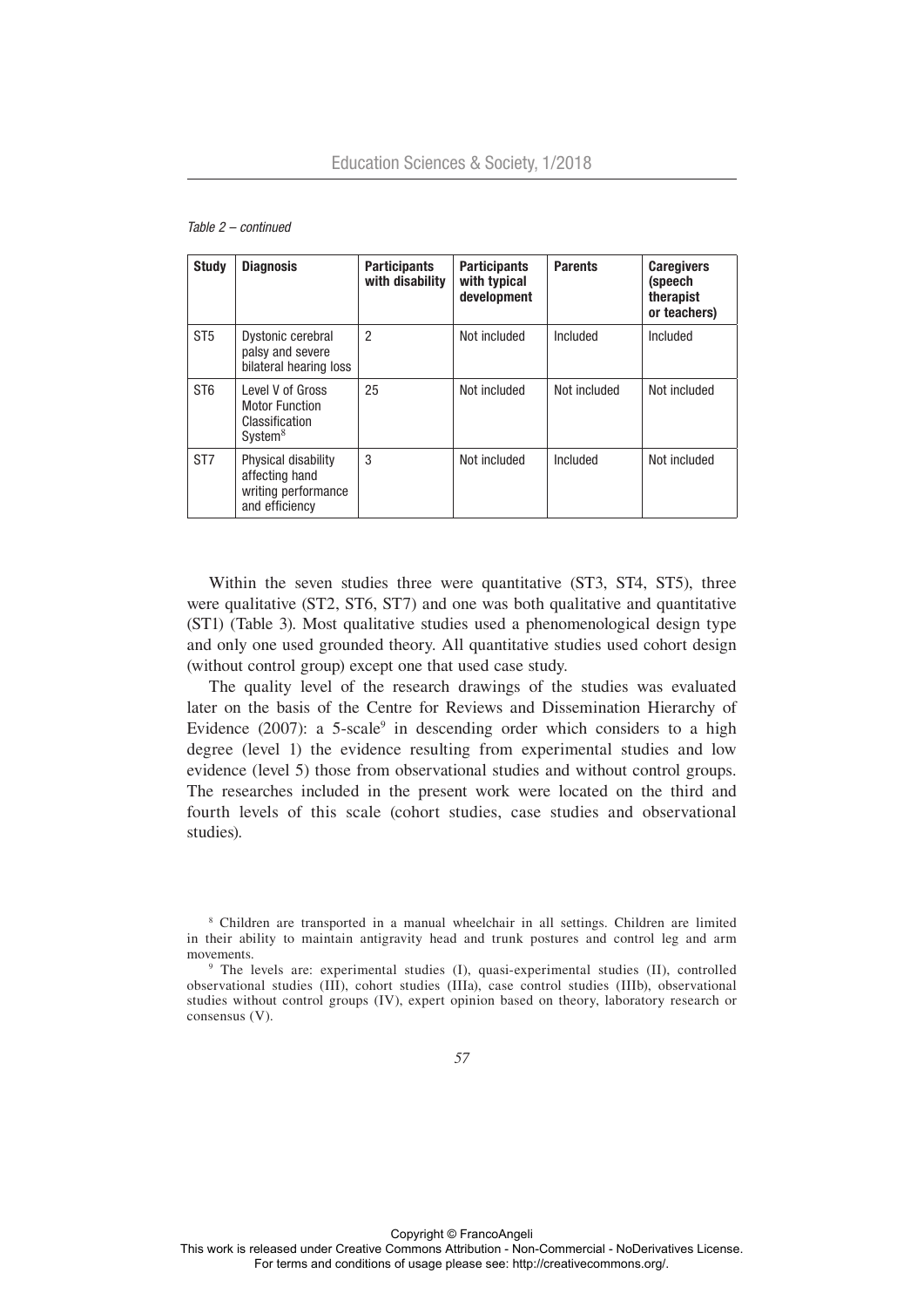| I.D.            | <b>Study design</b> | <b>Design type</b>                     | <b>Methods</b>                                           | <b>Data collection process</b>                 |
|-----------------|---------------------|----------------------------------------|----------------------------------------------------------|------------------------------------------------|
| ST <sub>1</sub> | Quantitative        | Cohort design without<br>control group | Questionnaire<br>-Interviews                             | Statistical analysis                           |
|                 | Qualitative         | Phenomenological                       | Interviews-<br>Video recording                           | Not specified                                  |
| ST <sub>2</sub> | Qualitative         | Phenomenological                       | Audio recording of<br>the spontaneous<br>interactions    | Conversation analysis (CA)                     |
| ST <sub>3</sub> | Quantitative        | Cohort design<br>without control group | Recording of speed<br>of communication                   | Statistical analysis                           |
| ST <sub>4</sub> | Quantitative        | Cohort design<br>without control group | Recording of,<br>frequency and<br>accuracy               | Statistical analysis                           |
| ST <sub>5</sub> | Quantitative        | Case study                             | <b>Interviews</b>                                        | Not specified                                  |
| ST <sub>6</sub> | Qualitative         | Grounded theory                        | Semi-structured<br>interviews                            | Software analysis of<br>narrative data         |
| ST <sub>7</sub> | Qualitative         | Phenomenological                       | Narrative inquiry $-$<br>Audio recording -<br>interviews | Transcription, analysis<br>using plot-solution |

*Table 3 – Study types*

The studies had several aims: describing and presenting technological solutions for the AAC (ST1, ST3), investigating and analyzing the effects of technology on the communication process (ST2, ST4, ST5), describing the user experience in the relationship between AAC and social media (ST6) and understanding the motivations and variables that influence the experiences of technologies' abandonment (ST7).

The outcomes highlighted both positive and critical elements in relation to the use of technologies for the AAC. Four studies presented positive results showing how the technologies can support the participation process and social inclusion (ST1, ST3, ST4, ST6). Instead, a study reported negative results (ST2), highlighting how in the case of severe motor impairments the development of communicative autonomy remained limited.

ST5 highlighted how the use of AAC technologies could be strongly correlated to an ecological perspective in which the risk and benefit factors are influenced by multiple variables related to different aspects and contexts. The latest study (ST7) also stated the importance of a deeper knowledge of the different factors related to the communication process.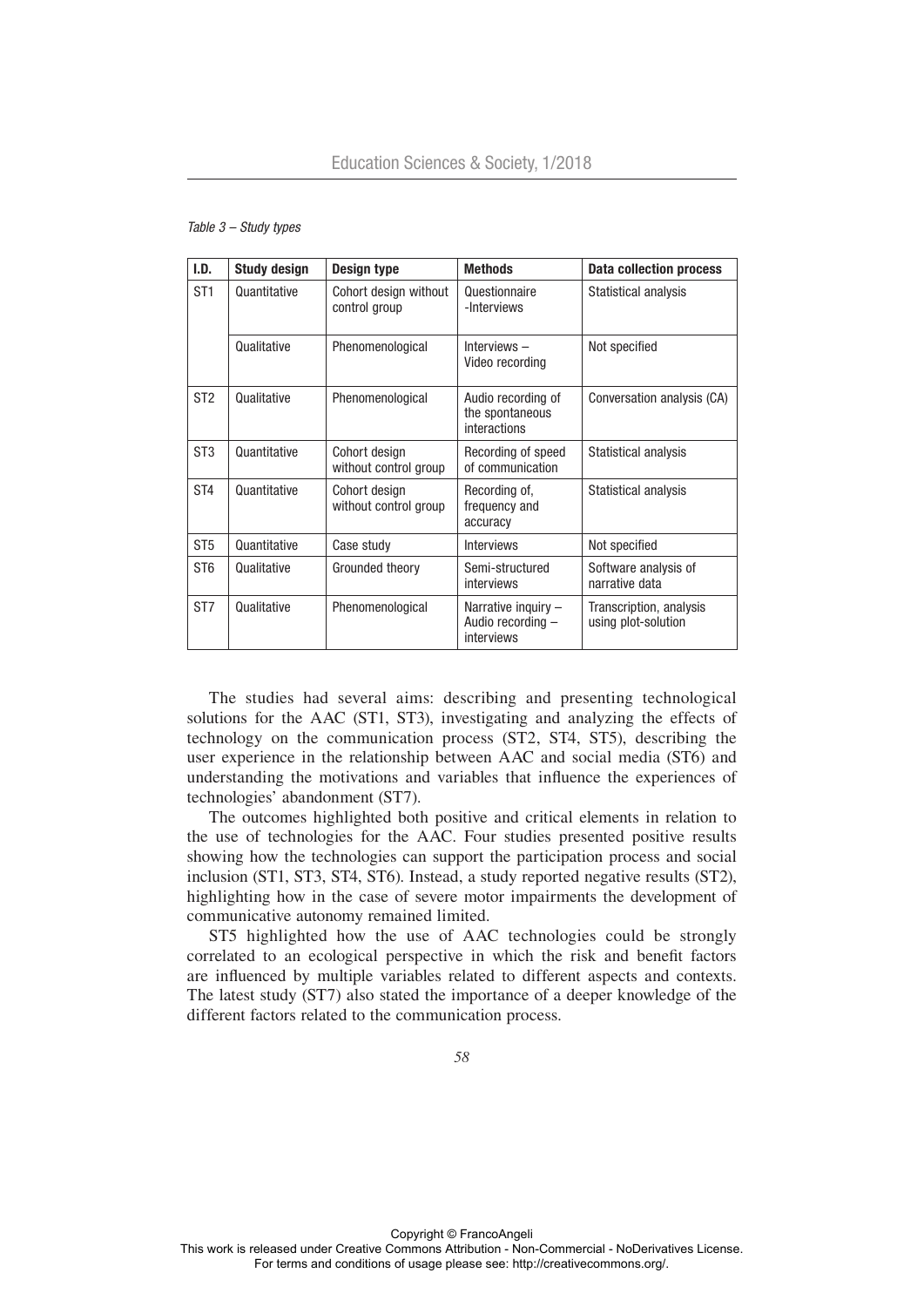| <b>Study</b>    | <b>Study Purposes</b>                                                                                                                                                                                                             | <b>Study Outcomes</b>                                                                                                                                                                                                                                                                                                                                                                                             |
|-----------------|-----------------------------------------------------------------------------------------------------------------------------------------------------------------------------------------------------------------------------------|-------------------------------------------------------------------------------------------------------------------------------------------------------------------------------------------------------------------------------------------------------------------------------------------------------------------------------------------------------------------------------------------------------------------|
| ST <sub>1</sub> | To describe two solutions developed one<br>for desktop computers and one for mobile<br>devices                                                                                                                                    | The solutions presented act as complements<br>of therapist's activities, helping persons with<br>disability to communicate, and promoting<br>social inclusion                                                                                                                                                                                                                                                     |
| ST <sub>2</sub> | To establish how a tablet form of AAC is<br>exploited in day-to-day domestic interactions<br>between a parent and a child                                                                                                         | The child typically remains a respondent<br>to initiations by the caregiver, who in this<br>scenario necessarily remains in control of<br>the iPad symbol display                                                                                                                                                                                                                                                 |
| ST <sub>3</sub> | To present an icon-based communication aid<br>software                                                                                                                                                                            | The proposed software is able to provide an<br>interface that is intuitive and user-friendly,<br>qualities that are very important to increase<br>the acceptability of the system                                                                                                                                                                                                                                 |
| ST <sub>4</sub> | To analyze the frequency of occurrence<br>of different forms of communication in<br>nonspeaking children during activities with<br>digital games                                                                                  | The digital games favored nonspeaking<br>children with Cerebral Palsy with the use<br>of different forms of communication. This<br>shows the importance of the attention<br>professionals should pay to every gesture<br>expressed by nonspeaking children also to<br>promote their interaction with people                                                                                                       |
| ST <sub>5</sub> | To provide a perspective on factors that<br>need to be taken into account in order to<br>facilitate communication and participation in<br>preliterate children making use of electronic<br>AAC systems accessed through eye gaze. | The immediate environment as well as<br>meso, exo- and macro systemic issues (such<br>as societal attitudes and funding sources)<br>have a significant influence on benefits<br>derived                                                                                                                                                                                                                           |
| ST <sub>6</sub> | To investigate the self-reported experiences<br>of the accessibility of the Intemet and online<br>social media by people who use AAC                                                                                              | Participants have a desire to use the internet<br>and online social media as it is perceived to<br>increase opportunities for self-determination<br>and self-representation whilst enriching<br>friendships                                                                                                                                                                                                       |
| ST7             | To describe the experience of adolescents<br>and their parents, who experienced<br>abandonment of SRS (speech recognition<br>software)                                                                                            | Participants believed the SRS was not an<br>adequate fit for their needs or their specific<br>disabilities and so resorted to alternative<br>methods of written communication. A<br>better understanding of the compatibility of<br>the client's needs with the strengths and<br>limitations of the technology, may improve<br>the prescription and intervention process for<br>both therapists and their clients |

# *Table 4 – Study purposes and outcomes*

*59*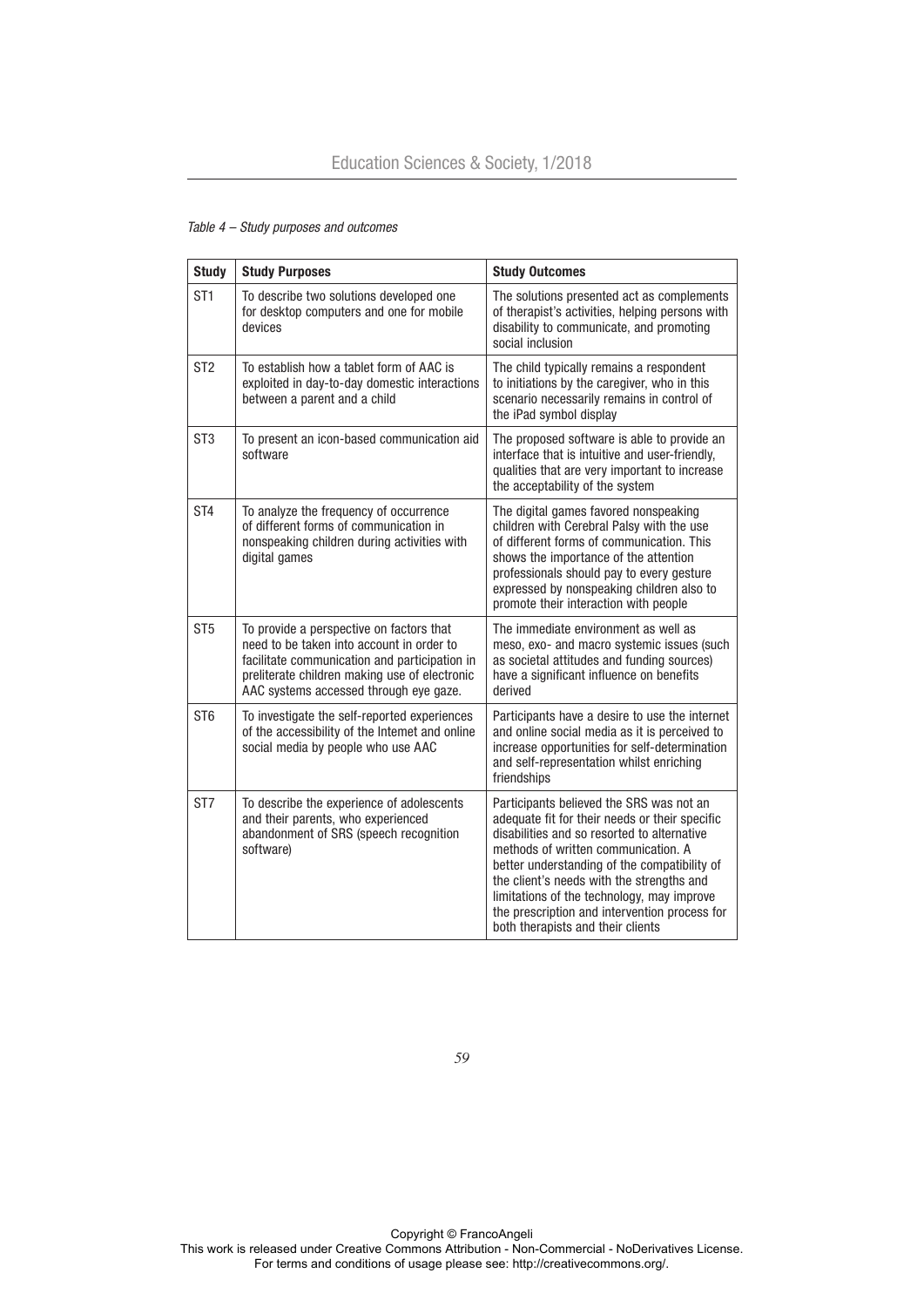## Characteristics of the technologies

The technologies described in each research were investigated using the following categories and were used for subsequent comparisons: a short description of both the characteristics of the technologies and their operation, the information related to the users' needs, the types of communication, the adult's role and the evaluation process. Some of these categories had been identified starting from those used by Cook and Polgar (2012) to classify the technologies.

| $\vert$ ST1 | AAC TOOL DESKTOP SOLUTION & AAC MOBILE SOLUTION |
|-------------|-------------------------------------------------|
|-------------|-------------------------------------------------|

## *AAC tool desktop solution*

Description: AAC tool desktop is a software based on communication cards and iconographic symbols allowing the user to select the desired symbols. Subsequently, the symbols are vocalized and added to the upper left side of the software interface. The software facilitates the choice of the first and subsequently symbols: symbols commonly used first are people and greetings then others are suggested according to the previous selected. The tool also provides sentences based on graph theory.

User communication needs: alternative language.

Type of communication: communication producing nonverbal message (d335) and conversation (d350).

Communication medium: aided communication using electronic device with speech output.

Input features and selection techniques: scanning using stapler device (emulates the click and double clicks functions of the mouse), adaptive devices (pressure switches) or adaptive stapler.

Messages characteristics (form of AAC and vocabulary expansion): pictures and text.

Output features: pictures oral description.

Accessory features: not indicated.

Adults' role: not indicated.

In this study the efficiency of the AAC tool desktop was evaluated through a dialogue prepared by the speech therapist. In a first stage the dialogue was initiated using the low technologies available at the center (communication boards) then the same dialogue was performed by using the software. Students involved in the study attempted an average rate of 15 symbols selections per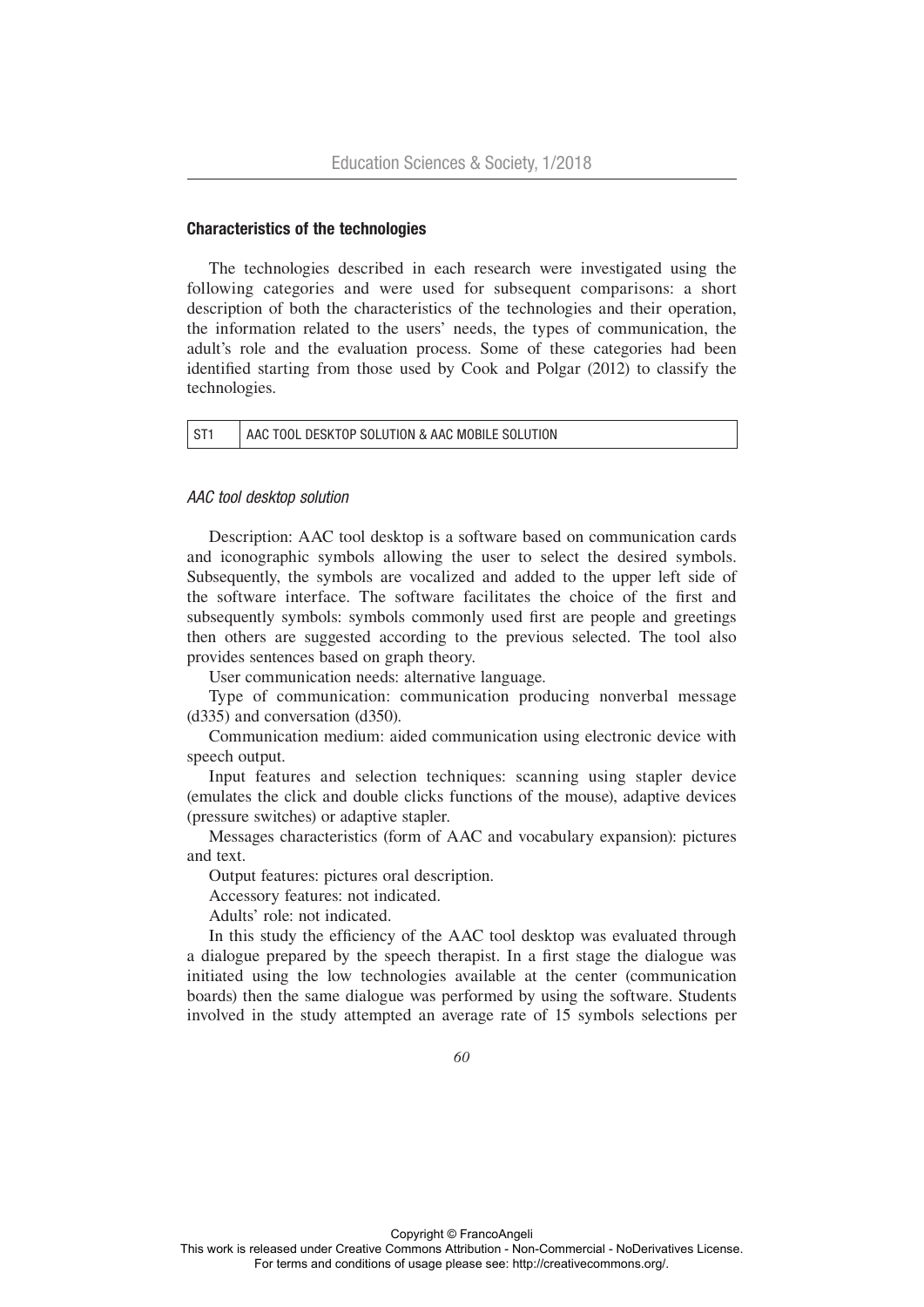minute when using low-tech communication boards. When using the system, those rates were worse, sometimes no coherent phrases were constructed, but it was observed that error rates gradually decreased with the usage of the interface. Moreover, interviews were given to the therapists to assess aspects such as simplicity, software interaction, configurability, images quality, screen navigation resources and students' evolution: they were evaluated as good. The specialists affirmed that the tool desktop solution, operations and principles, were very easy to understand and use.

#### *AAC mobile solution*

Description: AAC mobile solution is an app based on iconographic symbols. This app is conceived to study the student's cognitive ability: the student selects and groups symbols from different categories according to their relationship (Drag and Drop activity).

User communication needs: supportive language.

Type of communication: communication producing non verbal message (d335), speaking (d330) and conversation (d350).

Communication medium: aided communication using electronic device with speech output.

Input features and selection techniques: scanning or directed scanning using touch.

Messages characteristics (form of AAC and vocabulary expansion): pictures and text.

Output features: pictures and oral description.

Accessory features: not indicated.

Adults' role: not indicated.

The satisfaction using the AAC mobile solution was evaluated using the Usability scale (SUS) Questionnaire. The evaluation process is still ongoing and the first results showed that the software has easy handling application, good images contrast, easy calibration and automatic adjust of the touch screen.

## ST2 | iPad™

Description: the iPad<sup>TM</sup> is provided with a web-based app, 'Tap to Talk', that allows users to design a personal album to make choices of activity and to product customizable phrases. 'Tap to Talk' has both symbol and text-to-speech capabilities. When a child taps on a category voice states in which subject area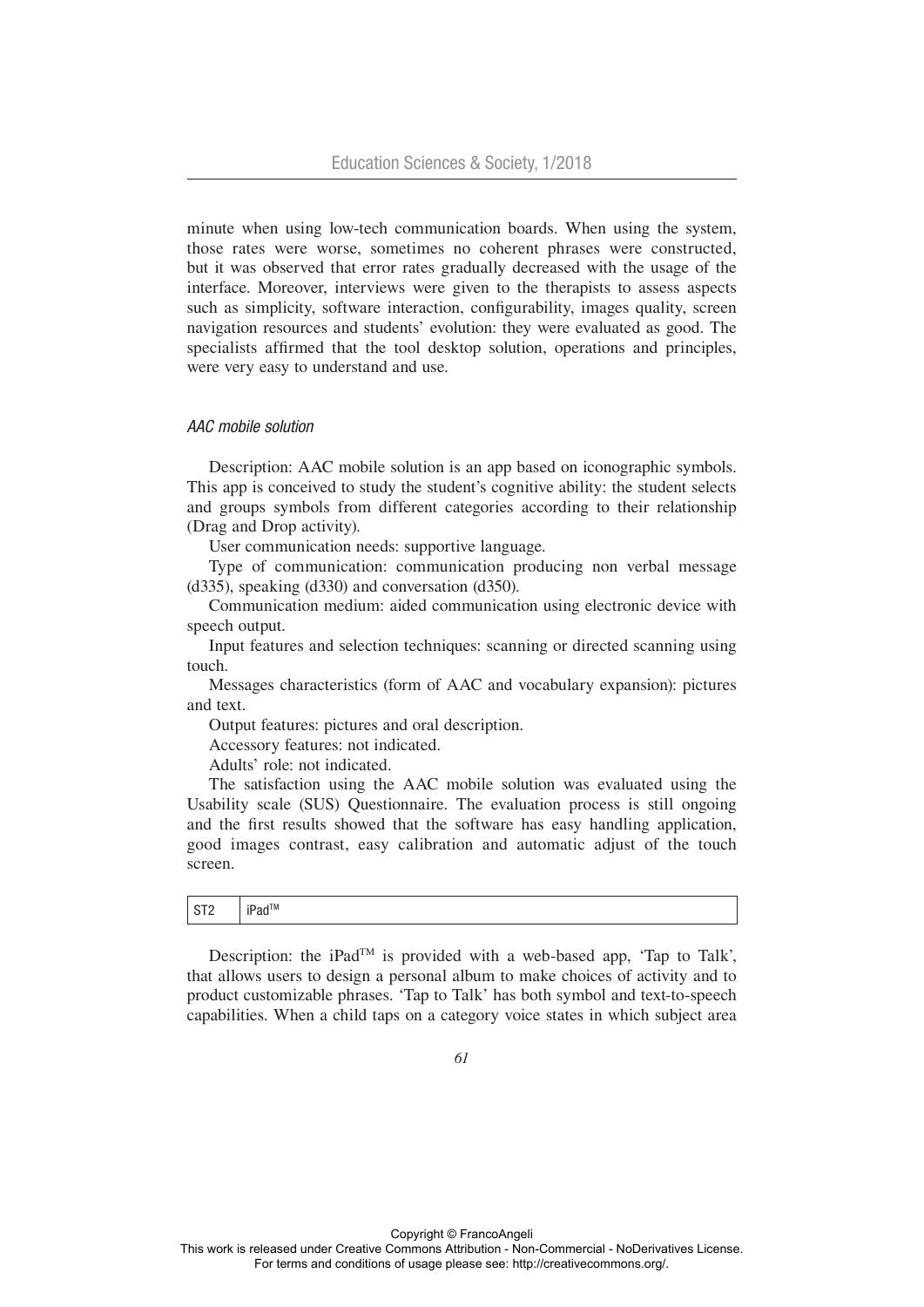the child is entering. The child then has options to choose from, and the child can tap on the picture.

User communication needs: alternative language.

Type of communication: communication producing non verbal message (d335) and conversation (d350).

Communication medium: aided communication using electronic device with speech output.

Input features and selection techniques: scanning or directed scanning using touch.

Messages characteristics (form of AAC and vocabulary expansion): pictures and text; possibility to implement the vocabulary.

Output features: pictures and oral description.

Accessory features: the app is available for smart phones and tablets, it can be taken anywhere (portable).

Adults' role: the adult has multiple roles in controlling the use of the electronic choice board, in interpreting of the non-speaking participant's turn and also in interpreting and making the choice.

The study highlights how – despite the advantages of portability – the small size of the iPad<sup>TM</sup> screen is problematic for the child who cannot easily access it independently. The  $iPad^{\overline{T}M}$  has many socially acceptable attributes, but these must be part of the decision: functionality for the child must be the prime. The analysis of the conservation between participants illustrates that interaction with an aid such as the iPadTM has to take into account the wide context in which the child lives and all forms of communication being used. The extracts illustrate the challenges and rewards of interacting with a child with a limited repertoire of consistently interpretable responses. In examining the child's communicative opportunities it can be seen that she does not just give yes/no replies. She is persistent in turning her attention to the video camera, not a choice on the iPad<sup>TM</sup> but potentially a freely chosen one.

# ST3 SANYOG

Description: icon-based communication software that accepts a sequence of icons as input and converts the input sequence to a grammatically correct sentence. On the interface of Sanyog, icons representing different linguistic items are displayed. Each of these icons is shown along with its meaning. With the selection of icons from the interface, a user essentially inputs to the system a sequence of root words (corresponding to the sequence of icons).

User communication needs: supportive language.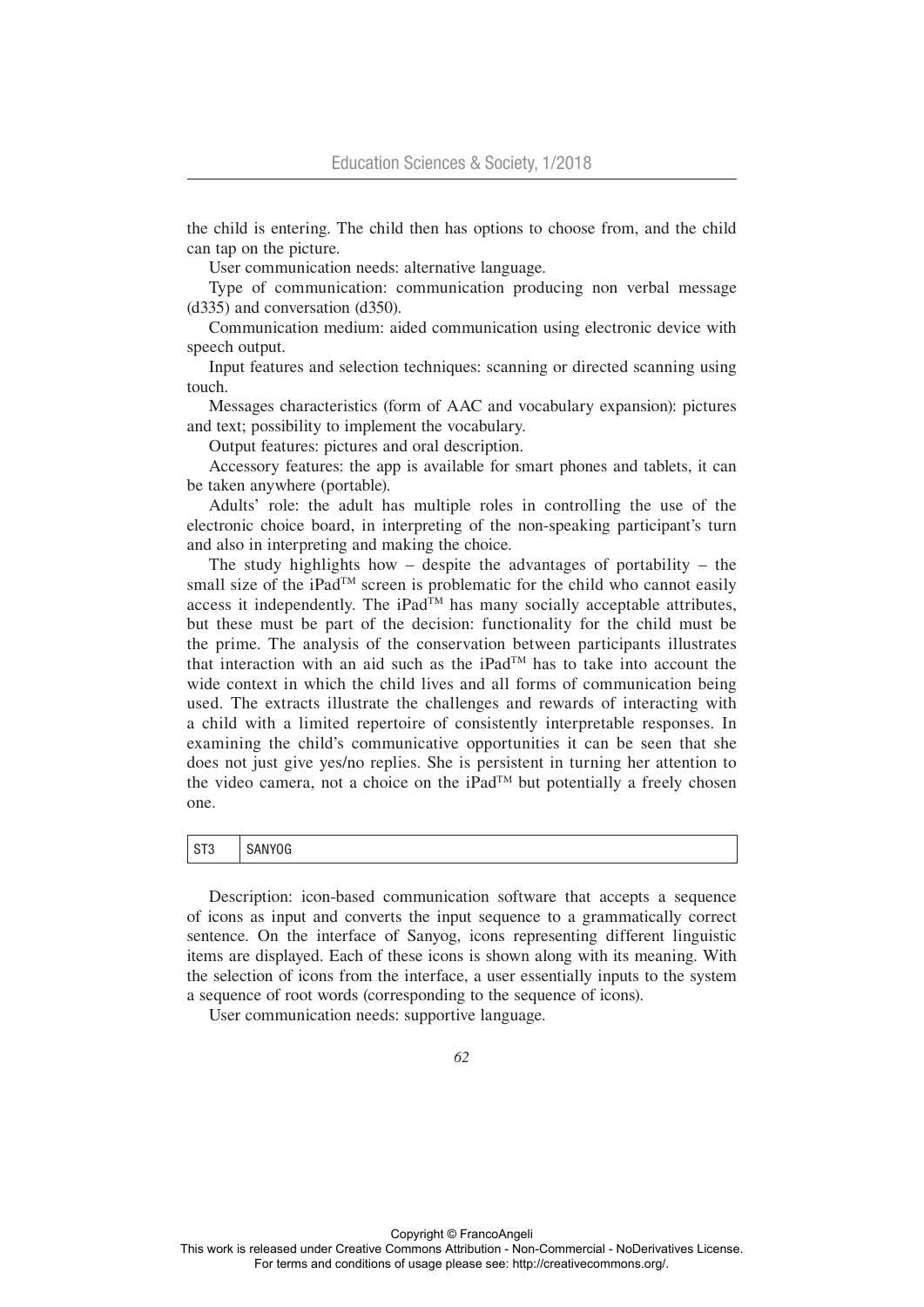Type of communication: communication producing speaking (d330) and conversation (d350).

Communication medium: aided communication using specific software with speech output.

Input features and selection techniques: scanning or directed scanning using variants of pressure switches (three types of hand-operated switches and one type each of mouth and foot-operated switch).

Messages characteristics (form of AAC and vocabulary expansion): pictures and text; possibility to implement the vocabulary.

Output features: pictures and oral description.

Accessory features: not indicated.

Adults' role: not indicated.

Different aspects of the design were evaluated trough a questionnaire. The analysis of the answers highlighted that the special icons were reasonably intuitive and that after using the system for only a week, the subjects became familiar with them. The ease of communication was also considered.

For some users, the QR-based interaction starting from a verb selection and the interface layout was sufficient. However, there were some users for whom the particular model of interaction did not seem very natural, although these users did not have any problem with the interface layout. Positive responses from all of the institutions that user enjoy communicating through Sanyog.

ST4 | FOOD SAFETY, PUBLIC SAFETY AND SUSTAINABLE CITY (DIGITAL GAMES)

Description: three digital games, with simple narratives, requiring answers to one problem at a time from the player. The software has a PDA – Personal Digital Assistant – and operates with a free, open-source Linux system.

User communication needs: supportive language.

Type of communication: communication producing speaking (d330) and producing nonverbal messages (d335).

Communication medium: unaided communication, the person communicates by using nonverbal expressions or signs (technology is not a medium of communication but a means of eliciting a person's non-verbal communication methods).

Input features and selection techniques: accessed through a light touch on the icon directly on the touch screen.

Messages characteristics (form of AAC and vocabulary expansion): not indicated.

Output features: not indicated.

Accessory features: not indicated.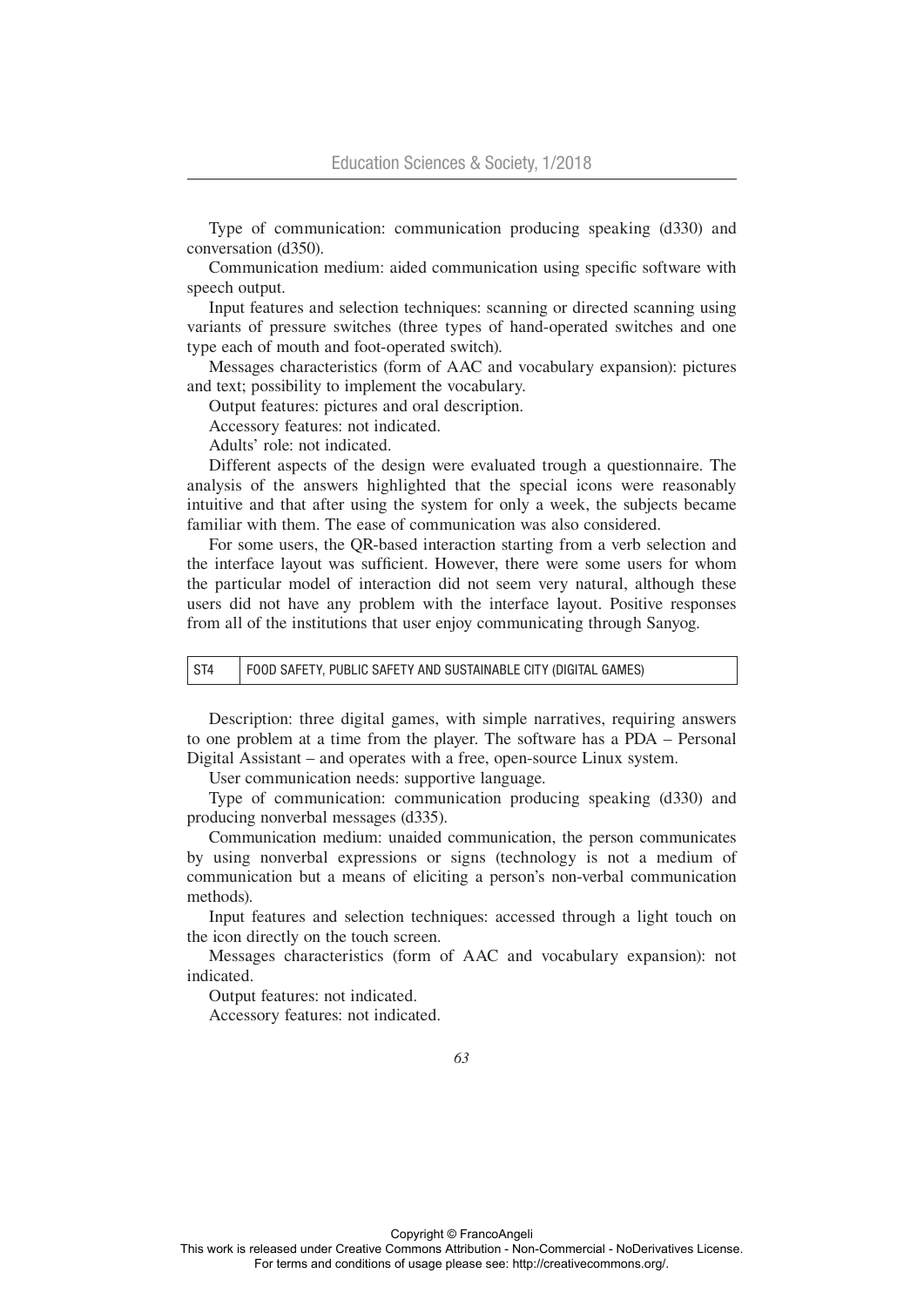Adults' role: the adult mediator observed the child playing with the digital games and interacted with him through questions, hints, and feedback. The mediator must respect the response time of each individual and be trained from the professional point of view in theoretical and practical fundamental resources of AAC and Assistive Technology in order to work more effectively in the development of communication in nonspeaking children.

Through video registration analysis the progression of communication was evaluated. Two external observers tested the rate of agreement on the evaluation of the videoregistrations performed by the researcher. Then the rate of agreement in each game was calculated. The results of the rate of agreement in each game were satisfactory. Communication increased during the sessions with digital games (gestures, facial expressions, body language, smile, nod, move the eyes), the frequency of occurrence of communication was continuous during the session.

The major gains occurred especially in the initial sessions, even though there was a slight progress in the last ones. The results also suggested the importance of assistive technology for communicative, social inclusion and improved quality of life, enabling persons with Cerebral Palsy access to computer and other devices that promote their interaction with people, and the possibility of using such resources as educational procedures and promoting the development of those children.

## $ST5$  FYE GAZE TECHNOLOGY

Description: eye gaze technology is an electronic device that allows a person to control a computer by looking at words or commands on a video screen. A very low intensity light shines into one of the user's eyes. A television camera picks up reflections from the cornea and retina. As the direction of the person's gaze moves, the relative position of the two reflections changes, and the computer uses this information to determine the area at which the person is looking. Eye gaze technology allows persons with little or no functional speech and physical disabilities to access electronic AAC systems using movements of their eyes to operate a laptop, computer or speech-generating device.

User communication needs: alternative language.

Type of communication: communication producing nonverbal message (d335).

Communication medium: aided communication using electronic device.

Input features and selection techniques: direct selection. Eye gaze devices activate cells on the computer/tablet screen.

Messages characteristics (form of AAC and vocabulary expansion): singlemeaning graphic symbols (Widgit or PCS).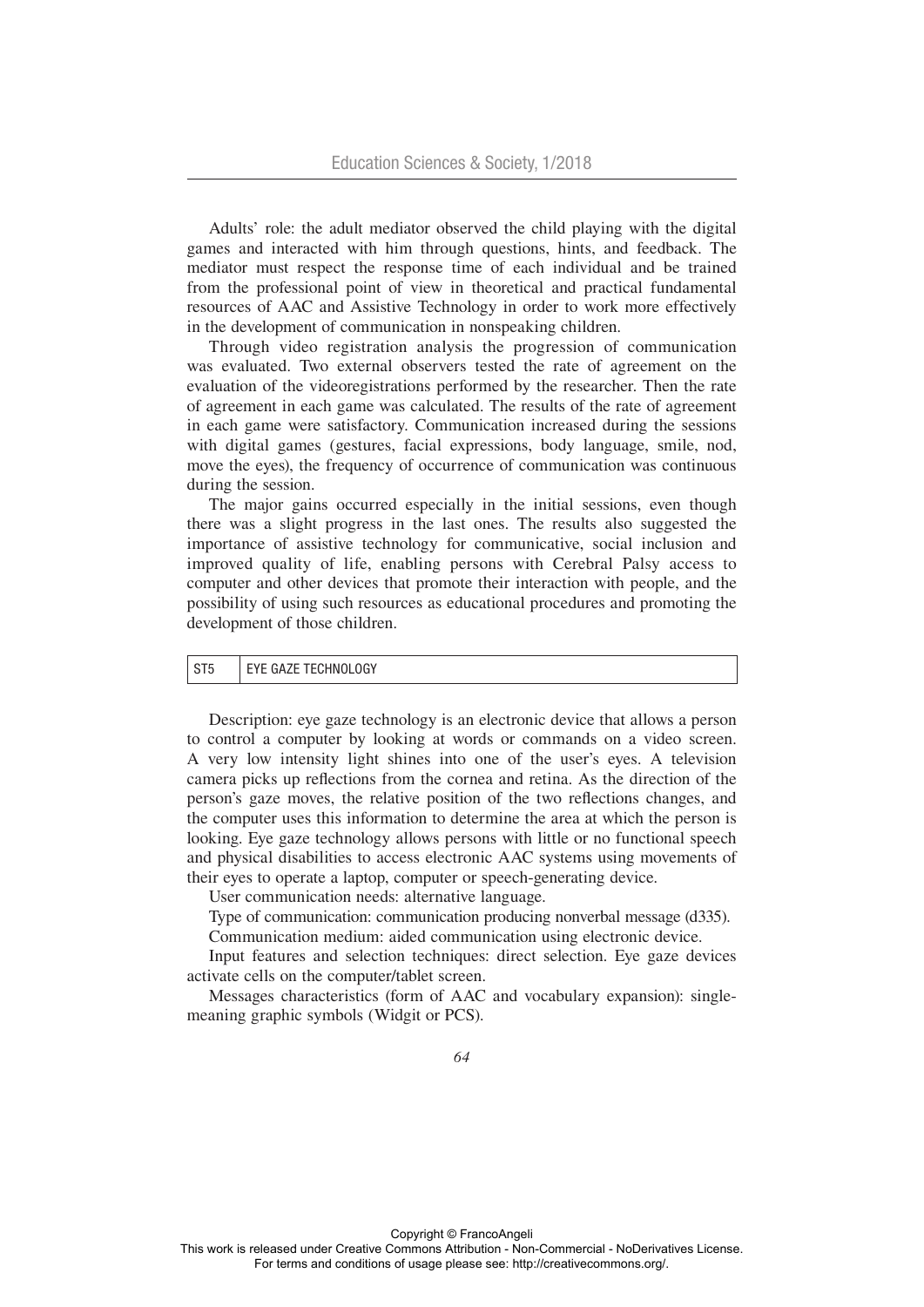Output features: speech generating device.

Accessory features: not indicated.

Adults' role: partners need to appropriately scaffold communicative exchanges and to take responsibility for ensuring optimal functioning to the system, adapting the task and materials as well as setting up the environment in a way that ensures access. Partners' willingness, ability and confidence to set up and adjust the eye gaze and AAC technology play an important role.

The study found that the purchase and maintenance of the device are particularly expensive. Regarding the communication process, one of the mothers involved in the research expressed concerns about the possibilities of the technology to improve the difficult communication challenges. A family, moreover, has declared not to use in all the contexts of life the device thus reducing the number of possible interactions of their son. Other stakeholders highlighted how some aspects of the technology itself (e.g. synthesized speech) were not accurate.

ST6 VOCA

Description: Voice Output Communication Aids (VOCA) are electronic devices that are able to generate printed and/or spoken text. Many different products are available: some of them are dedicated for communication purposes while others are software programs in lap-top computer systems. Additional features (such as appointment schedules and reminders, simple environmental control units, alternative access methods, dual displays, and abbreviation expansion programs) can be provided.

User communication needs: supportive language.

Type of communication: conversation (d350).

Communication medium: aided communication using electronic software with speech output.

Input features and selection techniques: not indicated.

Messages characteristics (form of AAC and vocabulary expansion): pictures. Output features: printed and spoken text.

Accessory features: not indicated.

Adults' role: the family and sibling support are important component of digital technologies used and high levels of collaboration may be needed. Young people who use AAC are at a risk of digital exclusion if these levels of support are not in place.

The evaluation of the increase of the perceived self-determination using the internet was assessed. Six analytical categories (desire to be online, selfdetermination, self-representation, enriched friendships, access technology,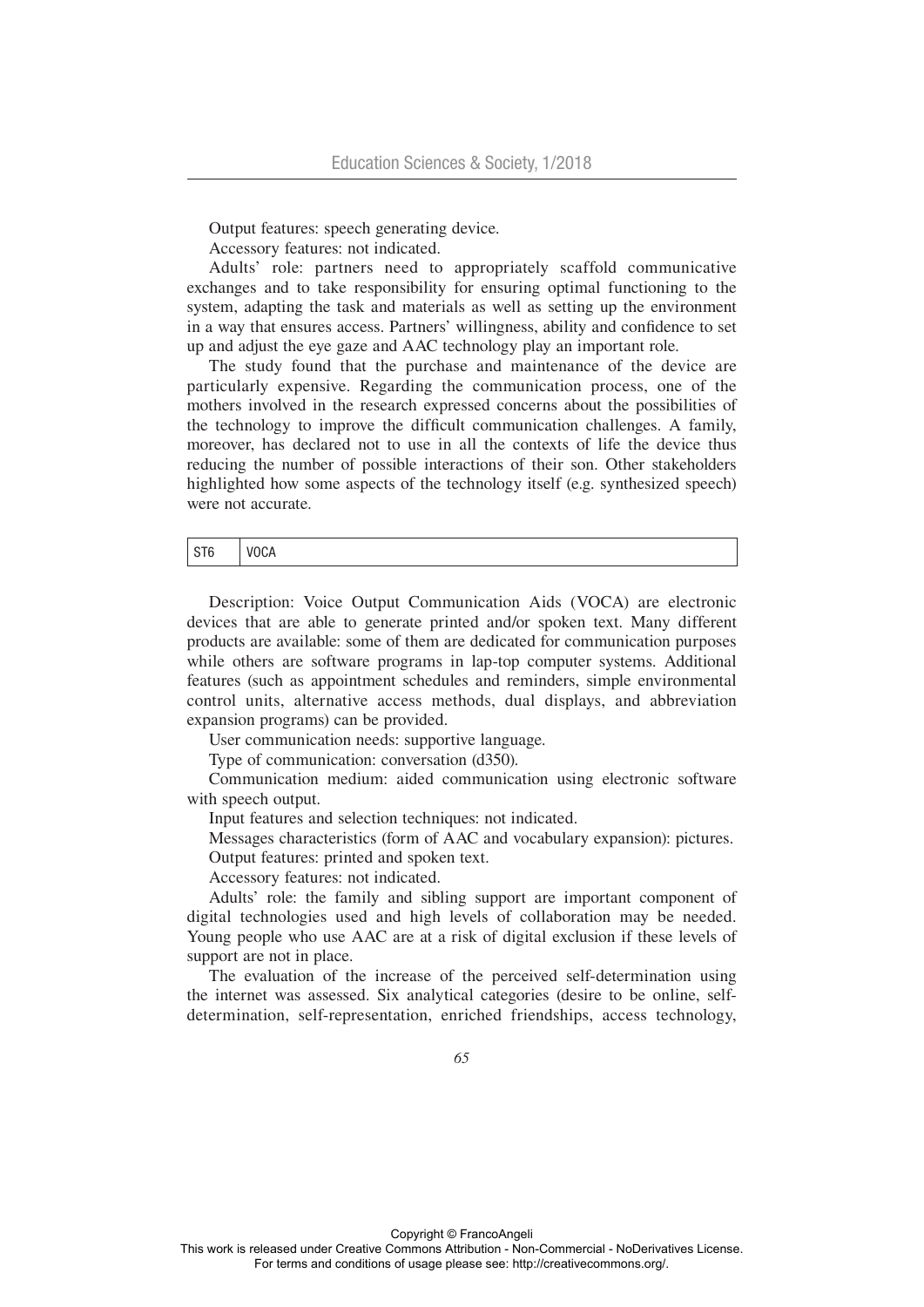describing support) were analyzed using interviews. Difficult controls prevented participants from using entertainment activities, which are known to be popular among young people The other main barrier to independent access was literacy The limitations for self-representation within face-to-face conversations appear to be alleviated by the use of Online Social Media (OSM) sites.

A Facebook identity offered the participants an opportunity to show their humor, create personal narratives and use the timeline to create an historical framework, all of which can be limited on traditional AAC technology. The participants demonstrated a strong interest in using OSM to keep in touch over distance.

| ST7 | SPEECH RECOGNITION SOFTWARE (SRS) |
|-----|-----------------------------------|
|-----|-----------------------------------|

Description: Speech Recognition Software (SRS) is a software that allows the user to operate a computer by speaking into a microphone, rather than using a keyboard and mouse It is a type of Assistive Technology (AT) to compensate for physical writing incapacities and facilitate written expression. SRS offers individuals an opportunity to overcome the barriers that inhibit their independent completion of legible written work and increases their participation by reducing their reliance on assistants to scribe for them. SRS is prescribed for those whose ability to write in an independent and efficient manner is compromised. The original versions of SRS used discrete speech recognition where the user must separate all words or commands with a pause. The current software programs use continuous speech recognition where the user can speak in their normal cadence, using sentences or phrases.

User communication needs: expressive language.

Type of communication: producing written messages (d345).

Communication medium: aided communication using speech recognition electronic software.

Input features and selection techniques: headset microphone.

Messages characteristics (form of AAC and vocabulary expansion): not indicated.

Output features: written text.

Accessory features: not indicated.

Adults' role: not indicated.

The reasons that led users to abandon the use of the software were evaluated through interviews. Among the elements that emerged, the major obstacles highlighted in using the SRS included: poor word recognition, low satisfaction with overall accuracy of the dictated work, noise interference at home and at school, and decreased efficiency in producing a written document.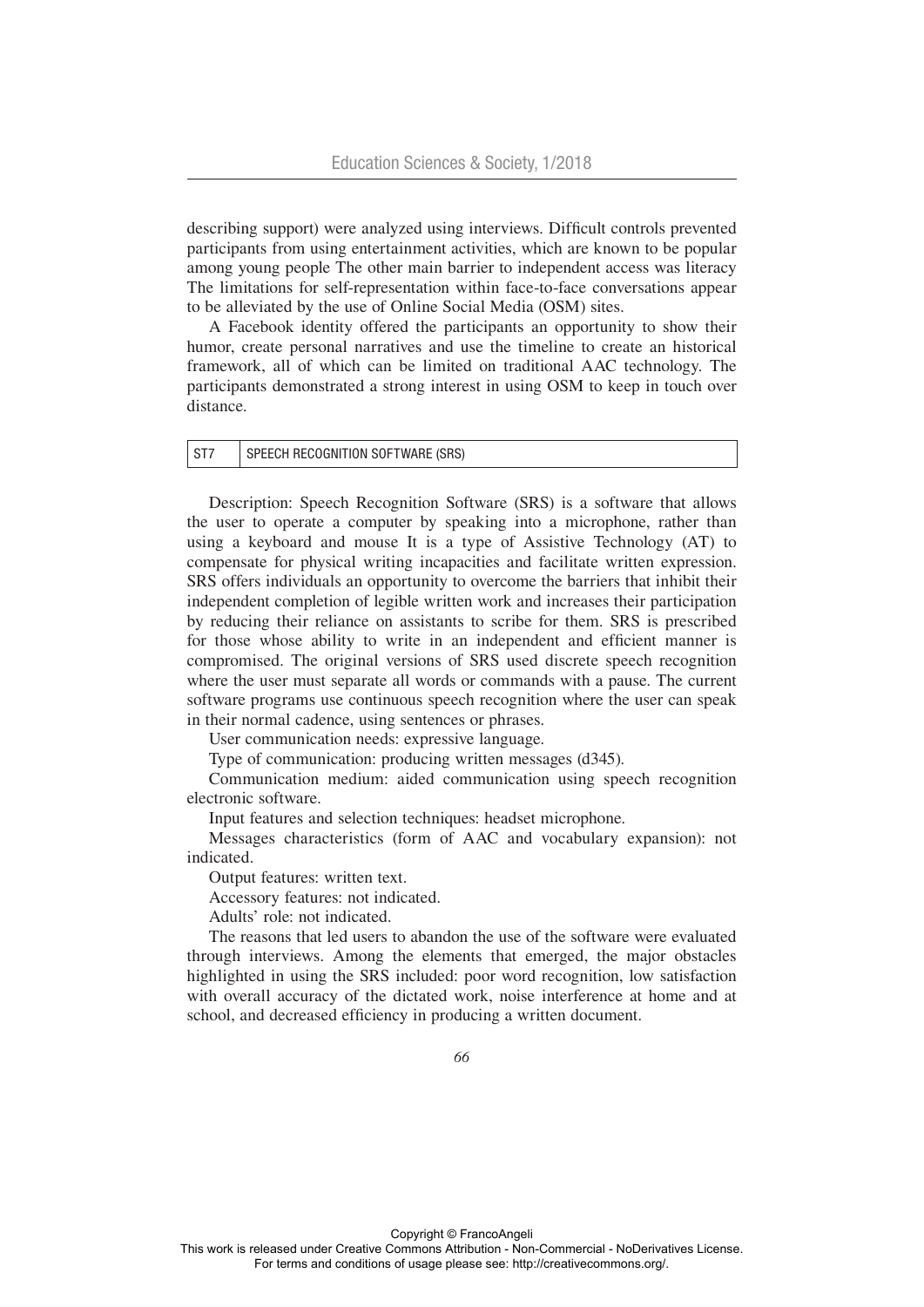# **Discussion**

This systematic review investigated the researches focused on technologies for the AAC in the decade 2007-2017. Seven articles were identified according to the inclusion criteria. Several elements related to both the technologies used in the AAC and their effects in increasing the communicative potential of persons with motor disabilities were considered.

The analysis of the different papers revealed that research in the AAC technologies sector is still an ongoing process as regards both the technological aspects (hardware and software components) and the evaluation of the effects deriving from their use in the communication process. In relation to the technological aspects, the evaluation tools used in the investigated studies focused on two elements considered crucial: frequency and accuracy of the enunciation. These evaluation parameters represent those normally used in the evaluation processes of AAC technologies (Baxter *et al.*, 2012).

Regarding the second aspect, the studies investigated highlight the growing importance of a systemic evaluation process that sees in the person with disability, in his needs and in the analysis of his life contexts the founding nucleus. Investigations in this area increasingly seem to be aimed at capturing the users' needs, their ways to relate with the others and their wish to have useful and effective technologies, less stigmatizing and able to open up to virtual reality.

Some technologies among those concerned in these studies, such as Voice Output Communication Aid (VOCA) and Speech Recognition Software (SRS), have always belonged to the AAC field (Campbell *et al.*, 2002; McNaugthon et Bryen, 2007). However the software are constantly evolving with the purpose of improving the functionality and the quality of the output features. An example in this direction is represented by the language generation software, that includes icon prediction methods to speed up the scanning process, thanks to query-based programming (Bhattacharya & Basu, 2009).

Currently mobile devices seem to have the highest potential for future developments in the AAC fields: their features include greater portability compared to the traditional hardware (PC); additional advantages are related to the possibility of installing different APPs, also available for free, to support communication in different life contexts (Pinto et Gardner, 2014). In this way the mobile devices could represent useful tools to make the access to AAC technologies more democratic (Dolic *et al.*, 2012; Light et McNaugthon, 2013); their widespread use by persons with typical development greatly reduces the stigmatizing component traditionally associated with other AAC technologies.

It is also important to note that the opportunity to install and use different APPs represents a real revolution in the field of AAC as it generates, already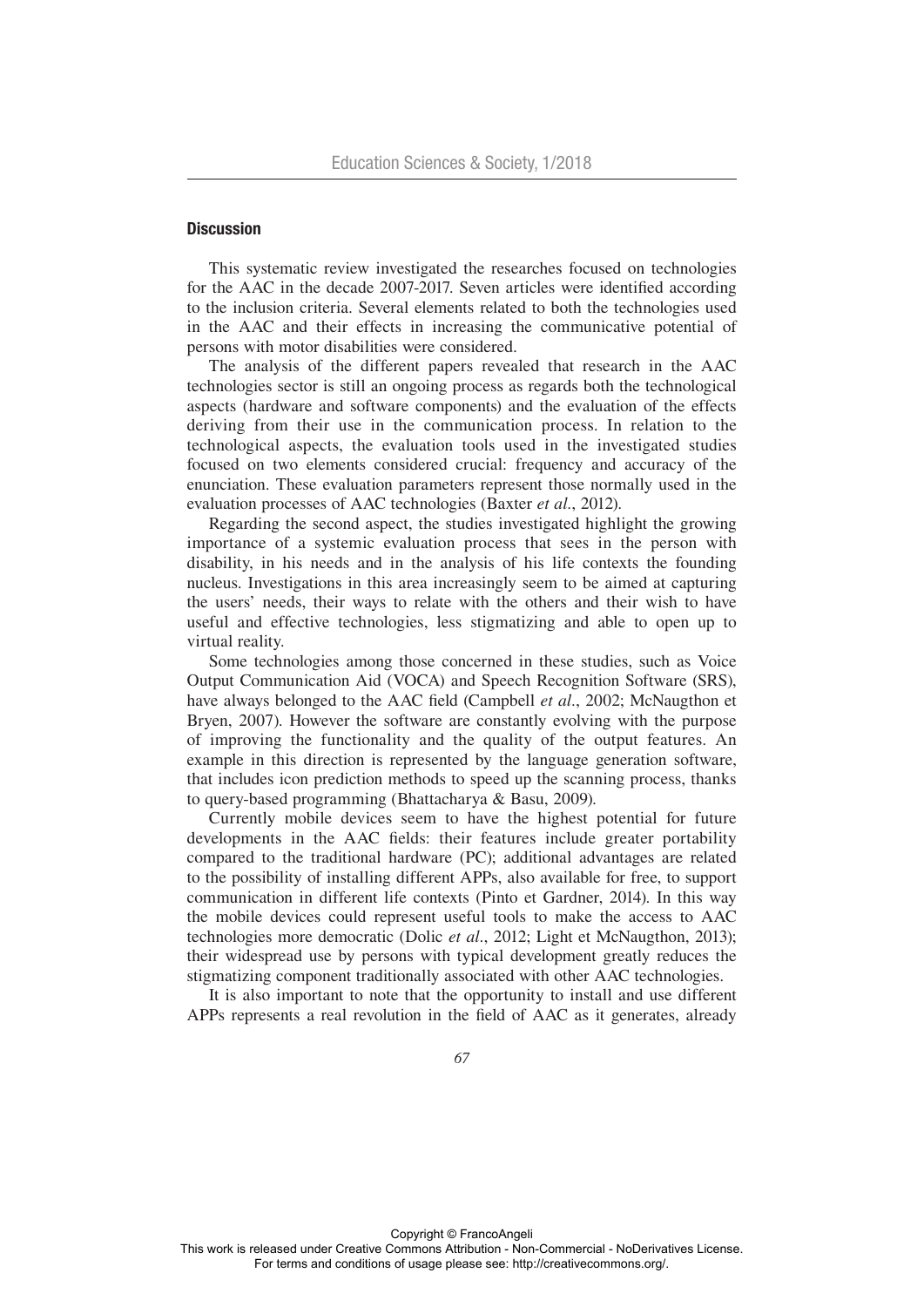in the short term, a growing direct connection between software developers and end consumers, determining the disappearance of the intermediate phase represented by the research, experimentation and evaluation of the developed software (Beukelman, 2012).

However, it is necessary to underline, as in the case of severe motor disability, these devices and the touch screen access represent a real obstacle (Pinto et Gardner, 2014) requiring sophisticated skills of motor coordination (Saturno *et al.*, 2015).

A possible solution to this problem may be represented by whether the gaze technology (Niekerk et Tönsing, 2014) or the Brain Computer Interface (BCI) which uses electrophysiological signals (Birbaumer 2006). In both cases using a non-muscular channel would increase the potential of communicative output of individuals with severe motor disabilities and with absent or limited possibilities of verbal and non-verbal language (Tai et al, 2008).

The examined studies also highlighted that to deploy the potential offered by the technologies a continuous use and an adequate training are needed. It becomes therefore necessary to plan appropriate training sessions, not only addressed to the users, but also to family members, caregivers and peers (Saturn *et al.*, 2015; Niekerk et Tönsing., 2014; Schyndel *et al.*, 2014).

Partners in fact play a fundamental role in promoting an effective use of technologies, and throughout the communication process, because they may become effective communication scaffolders (Saturno *et al.*, 2015; Hynan *et al.*, 2014). This support should be aimed at developing the technological skills in order to allow users to enhance a communicative process characterized by the reduction of the scanning times with acceptable conversation turns in terms of time duration and by the production of syntactically correct messages (Ferm *et al.* 2005; Clarke et Wilkinson, 2010)

Training duration times are closely related to the type of disability (with reference to motor limitations and cognitive functioning) and to the complexity of the technology (Waller *et al.*, 2005). Some studies (Niekerk et Tönsing, 2014; Schyndel *et al.*, 2014) significantly underline that the design and subsequent implementation of technologies for AAC should be oriented towards the principles of user centered design (Andrews *et al.*, 2012). Designing technologies according to this perspective implies that it would be possible to implement solutions more clearly addressed to take into account the users' characteristics, their needs and potentialities; this means to adopt a recursive production model of prototype realization and evaluation, that involves users themselves, before reaching the final product development (Lubas *et al.*, 2014). In this way it would also be possible to limit the risks deriving from the development of technological solutions perceived as not functional or stigmatizing by the users, that for these reasons are rapidly abandoned, causing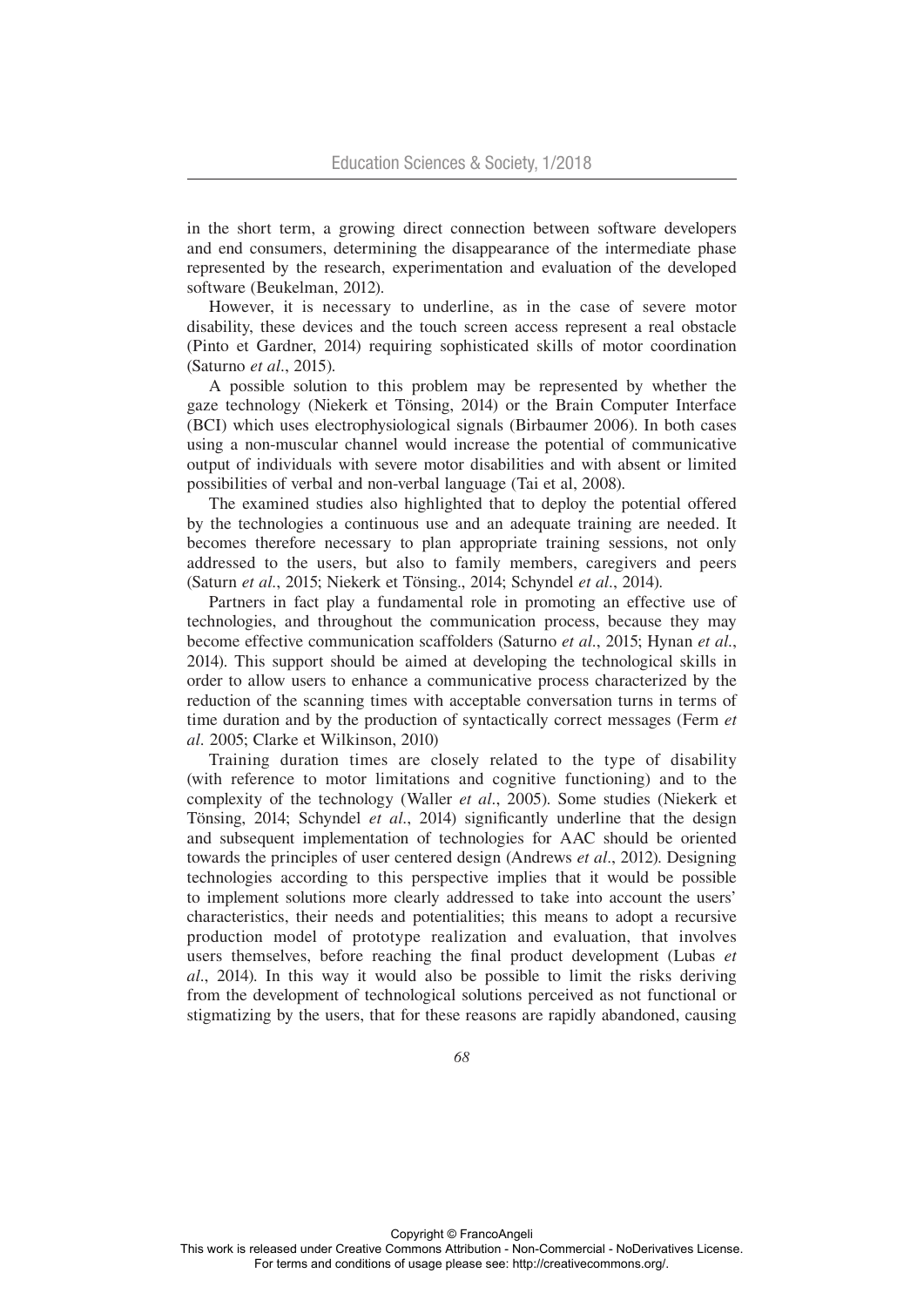a progressive social exclusion of this part of the population (Ball *et al.*, 2007; Schyndel *et al.*, 2014).

Moreover, an ecological approach should be added to the perspective of user-centered design: according to Schyndel *et al.* (2014) this means considering not only the specific needs of the persons with disabilities but also their relationships with the meso- and the macrosystem (Bronfenbrenner & Morris, 2006) trying to improve the match between the possible technological solutions with their needed features and with the production costs. In fact, accessibility to such technologies is still limited for the economically most depressed or underdeveloped areas, with negative consequences on the process of real social inclusion of the persons involved (Niekerk et Tönsing, 2014).

Access to social media by persons with complex communication needs, although reported in a single study (Hynan *et al.*, 2014) highlights the need for research to study this field in-depth: on the one hand the number of possible communication partners is virtually extended but on the other hand the possibilities of using non-verbal forms of communication are reduced.

Non-verbal communication is a fundamental form of communication for persons with severe motor disabilities that must be incentivized and extended in both quantitative and qualitative terms. The technologies also in this case can represent a valid support. An example in this case comes from the use of digital games to implement non-verbal communication methods by subjects with severe motor disability. This area of research also requires further study and targeted insights (Ferreira *et al.*, 2013).

# Conclusion

The present study, aimed at identifying the most recent technologies used in the field of AAC, has allowed highlighting some of the current research lines that are characterizing the wide sector of the AAC. These research areas emerged refer specifically to the development of:

- software for reducing response times;
- software for the syntactic correctness of linguistic productions;
- technological solutions for access to social media;
- technological solutions for access to electronic devices.

This systematic review has different limitations. The study investigated the technology solutions developed and tested in this area in the last ten years, although most studies refer to the last 5 years, but the reflection on specific elements related to technologies, their complexity and their degree of innovation, remains complex.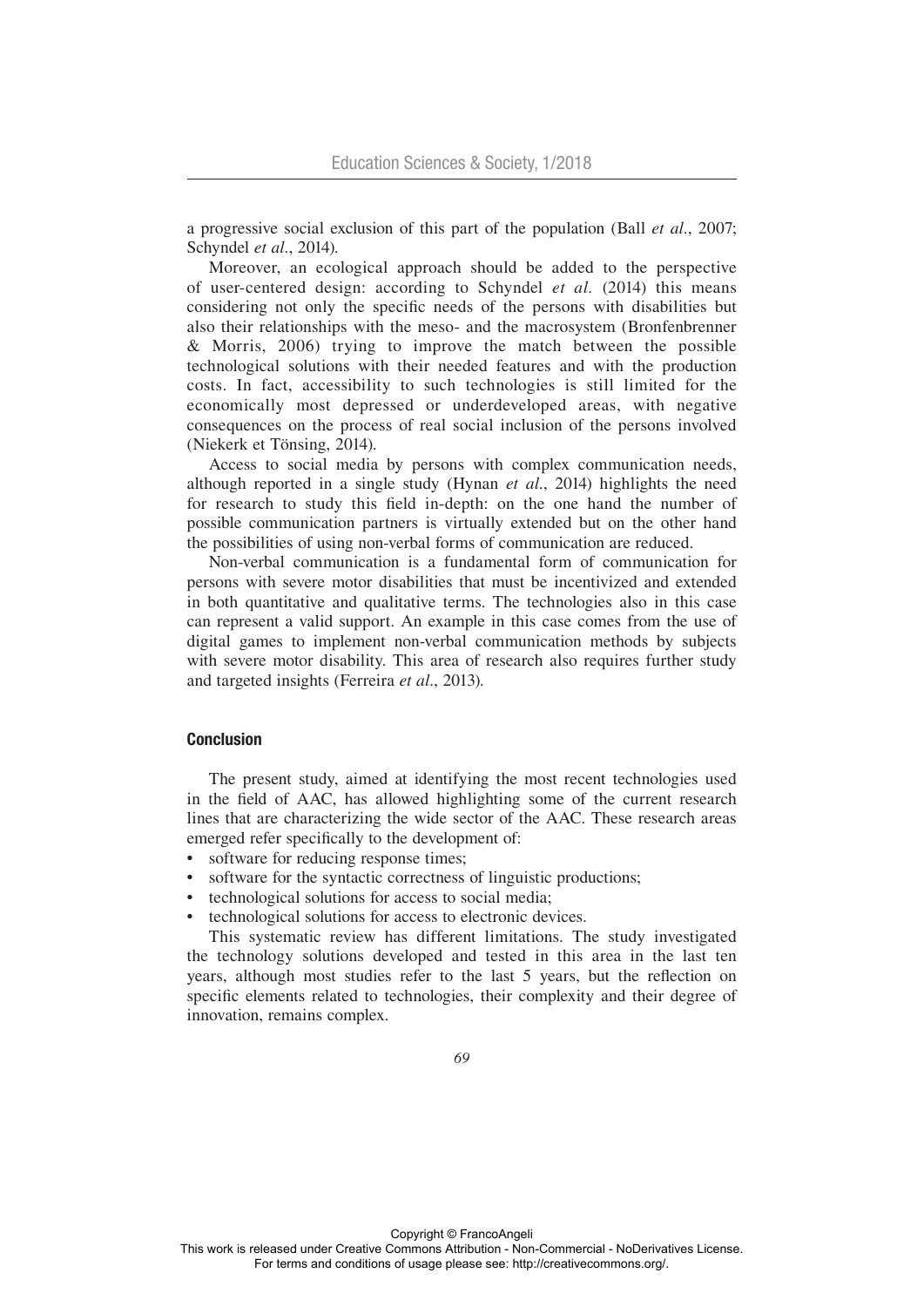This complexity is due to some shortcomings in the high tech terminology field (Baxter *et al.*, 2012). Low-technology (low-tech systems) usually includes non-electronic communication devices, while high tech included all the tools that rely on any electronic component (Cook & Polgar, 2012). However, if in this way the boundary between the low and the high technologies is clarified, it is still difficult to make classifications within the high tech category, that is characterized by a rapid progression. Components, devices and electronic systems considered only a few years ago as high technologies could now represent tools that are now outdated and considered obsolete and old.

All the studies included in this review report the effects of the interventions carried out by using AAC technology, but there is a lack of high quality evidence of the outcomes, due to the limited number of studies based on high quality research designs. Indeed, the studies are based on qualitative designs in which control groups are not adopted, and in which the modalities adopted for recruiting the sample are not always explicated.

Currently there is a lack of experimental studies, which must represent a future priority in order to broaden the knowledge in this field. Only studies of this type could be able to firmly establish the effects of technologies in supporting the social inclusion of people with disabilities.

## **References**

- Andrews, C., Burleson, D., Dunks, K., Elmore, K., Lambert, C., Oppegaard, B., Zobel, G. (2012). A new method in user centered design: Collaborative prototype design process. *Journal of Technical Writing & Communication*, 42: 123-142. DOI: 10.2190/TW.42.2.c.
- Beukelman, D. (2012). *AAC for the 21st century: Framing the future. Presentation at the State of the Science Conference for the RERC on Communication Enhancement*, Baltimore, MD.
- Birbaumer, N. (2006). Breaking the silence: brain-computer interfaces (BCI) for communication and motor control. *Psychophysiology*, 43(6): 517-532. DOI: 10.1111/j.1469-8986.2006.00456.x.
- Beukelman, D.R., & Mirenda, P. (2005). *Augmentative and Alternative Communication: Management of Severe Communication Disorders in Children and Adults* (3<sup>rd</sup> ed.). Baltimore, MD, USA: Paul H. Brookes Publishing Co.
- Bhattacharya, S., & Basu, A. (2009). Design of an iconic communication aid for individuals in India with speech and motion impairments. *Assistive Technology*, 21(4): 173-187. DOI: 10.1080/10400430903246035.
- Blackstone, S.W., Williams, M.B., & Wilklins, D.P. (2007). Key principles underlying research and practice in AAC. *Augmentative and Alternative Communication*, 23(3), 191-203. DOI: 10.1080/07434610701553684.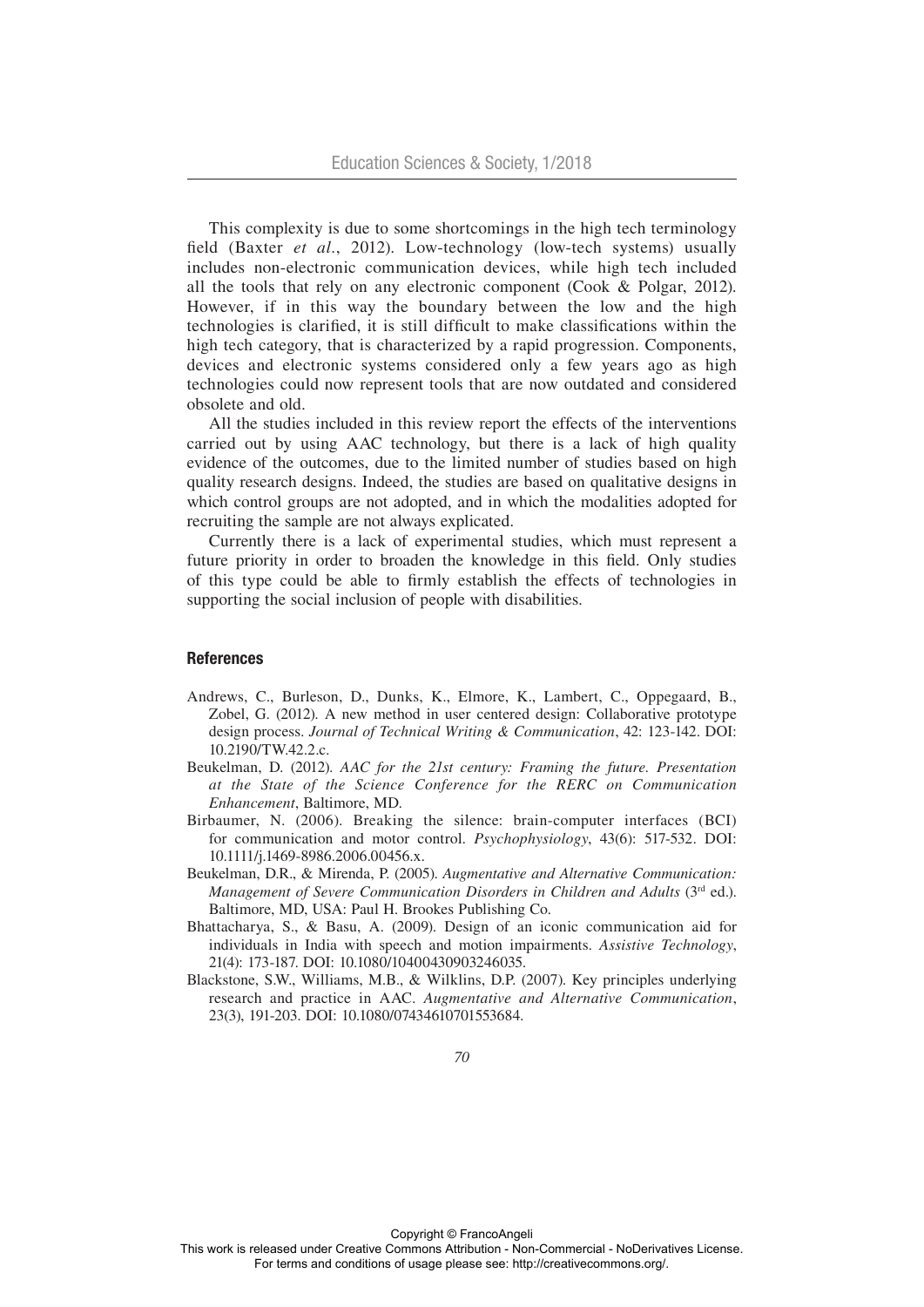- Bronfenbrenner U., Morris L. (2006). The bioecological model of human development. In Lerner R.M., Damon W. (Eds). *Handbook of Child Psychology*, 6<sup>th</sup> ed. Hoboken, NJ: John Wiley & Sons.
- Campbell, L., Balandin, S., & Togher, L. (2002). Augmentative and alternative communication use by people with traumatic brain injury: a review. *Advances in Speech Language Pathology*, 4(2): 89-94. DOI: 10.1080/14417040210001669311.
- Clarke M., & Wilkinson R. (2010) Communication aid use in children's conversation: Time, timing and speaker transfer. In Gardner H, and Forrester M (eds.). *Analysing interactions in childhood: Insights from conversation analysis*. Wiley: Blackwell.
- Cochrane Library (2011). Cochrane Handbook for Systematic Reviews of Interventions. Testo disponibile al sito: http://training.cochrane.org/handbook (4/03/2018).
- Cook, A.M., & Polgar, J.M. (2012). *Assistive Technologies-E-Book: Principles and Practice*. Elsevier Health Sciences.
- Ferm U., Ahlsen E. and Bjorck-Akesson E. (2005). Conversational topics between a child with complex communication needs and her caregiver at mealtime. *Augmentative and Alternative Communication*, 21: 19-40. DOI: 10.1080/07434610412331270507.
- Ferreira, M.I.J., Travassos, X.L., Sampaio, R., & Pereira-Guizzo, C.D.S. (2013). Digital Games and Assistive Technology: Improvement of Communication of Children with Cerebral Palsy. *International Journal of Special Education*, 28(2): 36-46.
- Gross, J. (2010). *Augmentative and alternative communication: a report on provision for children and young people in England*. Retrieved January, 19.
- Hynan, A., Murray, J., & Goldbart, J. (2014). 'Happy and excited': Perceptions of using digital technology and social media by young people who use augmentative and alternative communication. *Child language teaching and* therapy, 30(2): 175-186. DOI: 10.1177/0265659013519258.
- Kitchenham, B. (2004). *Procedures for performing systematic reviews*. Keele, UK, Keele University, 33: 1-26.
- Law, M., Stewart, D., Letts, L., Pollock, N., Bosch, J., & Westmorland, M. (1998). *Guidelines for critical review of qualitative studies*. McMaster University Occupational Therapy Evidence-Based Practice Research Group.
- Light, J., McNaughton, D. (2012). Supporting the communication, language, and literacy development of children with complex communication needs: State of the science and future research priorities. *Assistive Technology*, 24(1): 34-44. DOI: 10.1080/07434610701553635.
- Lindsay, G., Dockrell, J., Desforges, M., Law, J., & Peacey, N. (2010). Meeting the needs of children and young people with speech, language and communication difficulties. *International Journal of Language & Communication Disorders*, 45(4), 448-460. DOI: 10.3109/13682820903165693.
- Lubas, M., Mitchell, J., & De Leo, G. (2014). User-centered design and augmentative and alternative communication apps for children with autism spectrum disorders. *Sage Open*, 4(2): 1-10. DOI: 10.1177/2158244014537501.
- Mcnaughton, D., & Bryen, D.N. (2007). AAC technologies to enhance participation and access to meaningful societal roles for adolescents and adults with developmental disabilities who require AAC. *Augmentative and Alternative Communication*, 23(3): 217-229. DOI: 10.1080/07434610701573856.